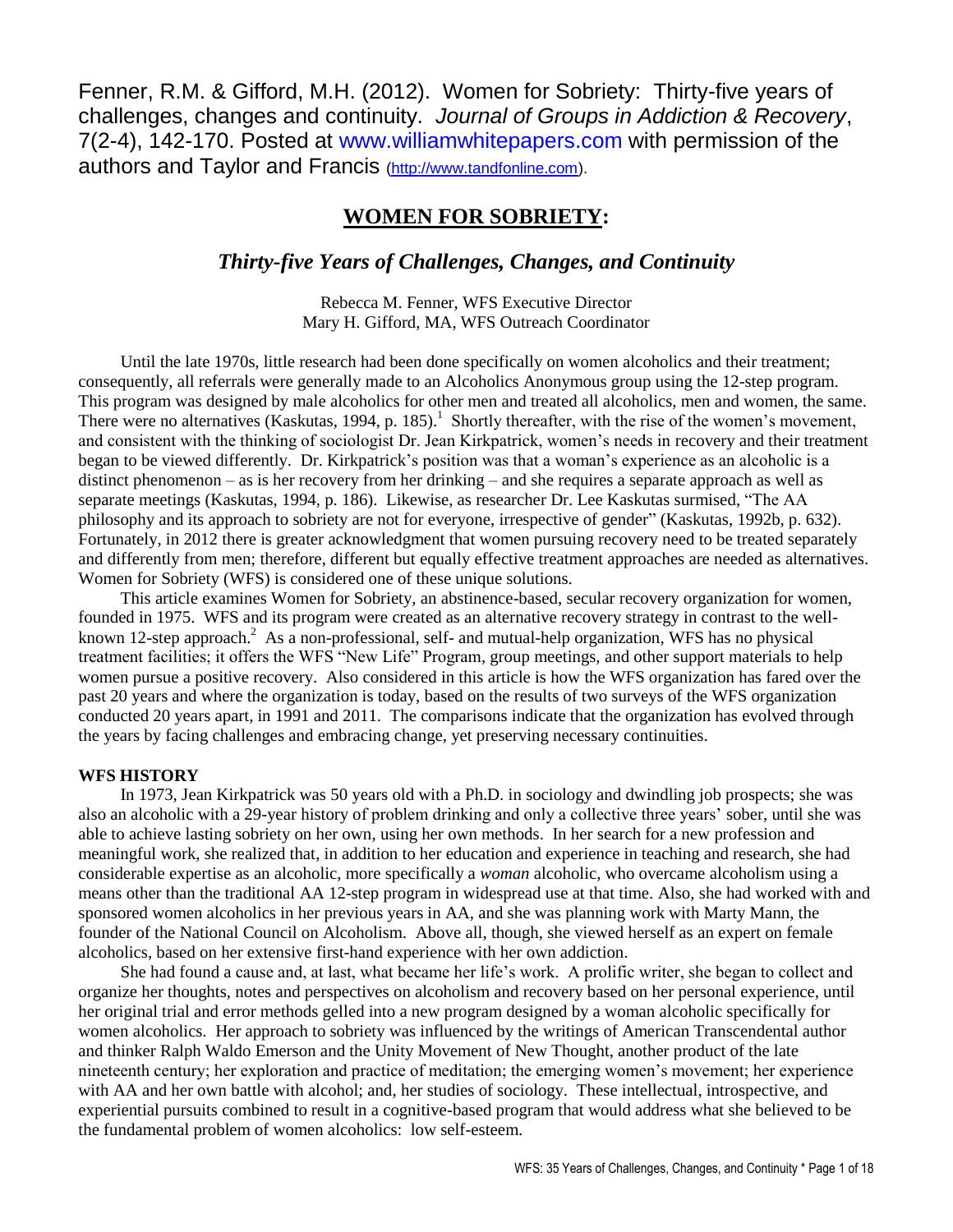Further, Dr. Kirkpatrick concluded that the concept of "one size fits all" should no longer apply to recovery efforts and that women's needs not only vary by individual but also differ greatly from men's recovery needs. Therefore, she reasoned, there are many women for whom a 12-step approach was simply not the right fit, for various reasons, and these women may be more successful using a different, women-only strategy for their personal recovery.

By 1974, she was ready to introduce her new program. The Women for Sobriety (WFS) organization, with its "New Life" Program and "13 Statements of Affirmation," was incorporated as a non-profit charitable organization in 1975. Following a United Press International feature about the new program which appeared in 50 newspapers nationwide, the response was immediately heartening; within the first week WFS received letters from over 500 women alcoholics seeking information and requests about starting groups in 50 major cities. Reflecting both interest and need, WFS was on its way to steady growth into an organization with national and eventually international scope.

The first WFS face to face group met on a Tuesday in January 1975 at the Bethlehem, Pennsylvania, home of one of the organization's first members; only three women attended, including Jean. A short time later, a second group was started in Dobbs Ferry, New York, with Jean personally attending the first few meetings until a qualified meeting leader was selected.

As an additional resource and support for WFS members, Dr. Kirkpatrick began a monthly newsletter, *Sobering Thoughts,* which she envisioned as a way to provide expanded information about the program, its affirmations, and other issues affecting women alcoholics. She also suggested using the newsletter's topics as subjects for discussion at group meetings, as a way "to lead each [group] member to some kind of selfunderstanding." In the inaugural issue in March 1976, she included her thoughts about "The Power of Meditation," "I Have a Drinking Problem," "Should-Be-Itis: Did You Have It?" and "Anger and Displacement," as well as news updates and program notes.

In the late 1970s, Jean began holding periodic meetings at her home in Quakertown, Pennsylvania, about 30 miles northeast of Philadelphia. These events eventually grew into annual gatherings at local hotels and then evolved into 3-day annual conferences held at a local college each summer. The annual conference continues today, offering women nationally and worldwide the opportunity to meet, learn, and bond; also, the event remains a major source of fund raising for WFS.

Very early on, Dr. Kirkpatrick developed a Pen Pal service as a way to connect new WFS members with other women who had more experience with the program and sobriety and who shared the common bond of dealing with their drinking and wanting a new life. The more experienced members were matched with the newcomers to the WFS program (who were often newcomers to sobriety as well) for written exchanges of information and support. The Pen Pal service continued into the beginning of the twenty-first century, when pen, paper and snail mail succumbed to the explosion of internet technology.

Originally, Women for Sobriety concentrated specifically on women struggling with alcohol. To her surprise, Dr. Kirkpatrick discovered interest among some men in recovery who responded well to the "New Life" Program's positive approach. As a result, in 1983 she created and introduced a companion version of the program to meet that need, which she called Men for Sobriety (MFS). Nevertheless, she was careful to preserve the integrity of the "New Life" Program for women by clarifying that MFS is an offshoot *program* based on the same positive principles and affirmation statements as the original program. Dr. Kirkpatrick also emphasized that MFS is not an independent organization; nevertheless, if they choose, men have a customized way to successfully use the WFS approach to recovery.

Shortly thereafter, recognizing the applicability of the WFS approach to other addictions, in 1986 Dr. Kirkpatrick expanded the scope of the "New Life" Program to include women dealing not only with alcohol but also with other chemical substance abuse issues, including street drugs and prescription drugs. Eventually, Dr. Kirkpatrick customized another version of her program for a completely different aspect of addiction – women struggling with food addictions. Available only in program and workbook format, she introduced this version, the "New You" Program, in 1988.

The organization's greatest accomplishment during the '90s was its recognition early on of the internet as the future of communication and, more importantly, of the internet's potential role in the future of WFS. Through development of internal systems and recognition of ongoing technological opportunities, WFS became well positioned to meet the needs of members and of its own future survival. Through the generosity and talent of a member, WFS created its first web site and went online in December 1995. The site provided information about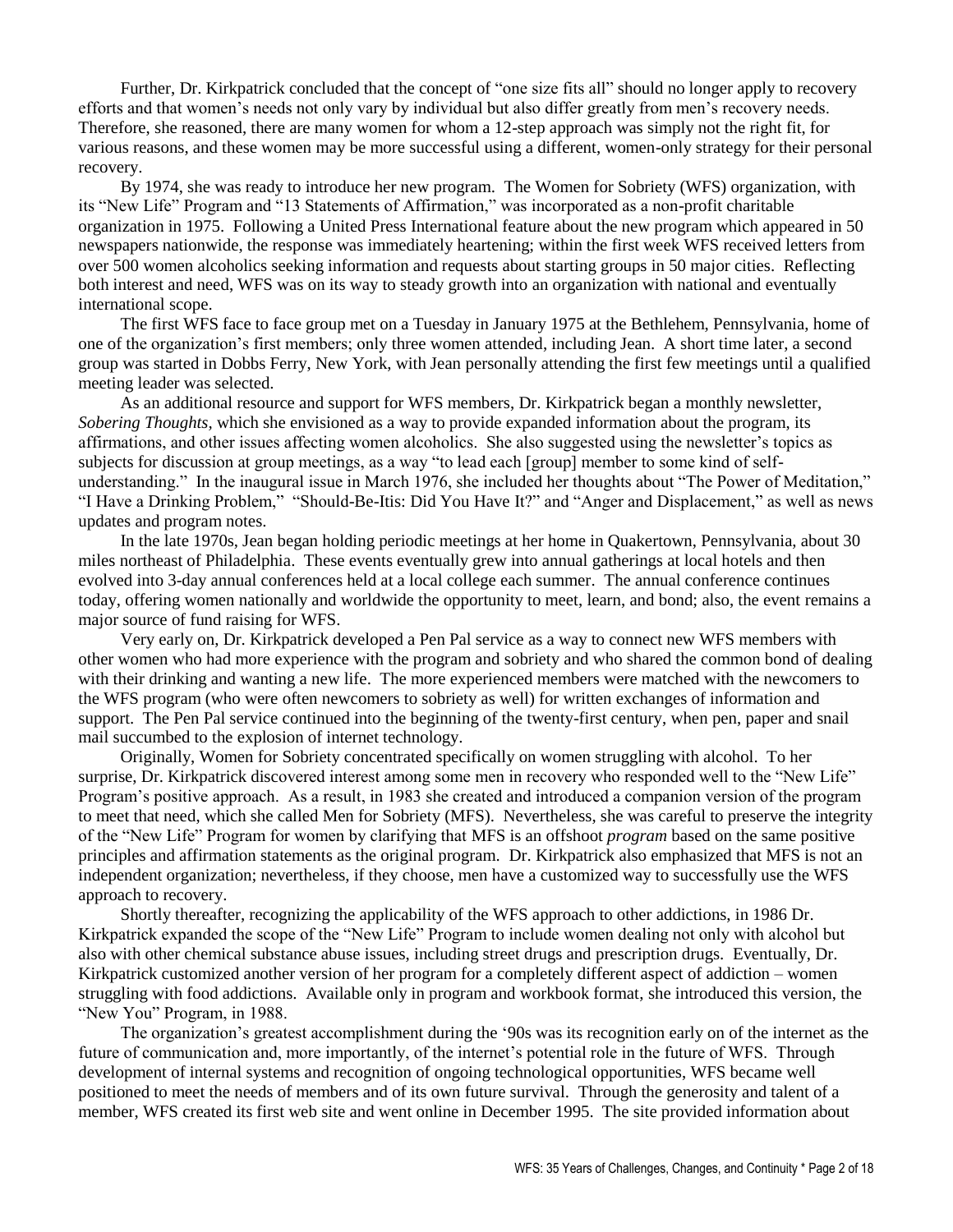the organization and a basic overview of the "New Life" Program, which women were able to access and use free of charge. A bookstore function was also part of the site so that women could purchase recovery materials.

Recognizing the opportunity to deliver communications in an immediate and more effective way, WFS began development of an online forum in 1997, which went live in early spring 1998. The first WFS online chat meeting kicked off on America Online (AOL), at which 25 women participated. The immediate, outstanding success of the online forum meant the eventual demise of the Pen Pal service, although the WFS Board of Directors did not discontinue the service until 2006, given the realities of declining participation and the need to focus on less dated and more productive support activities.

Throughout her life, Dr. Kirkpatrick remained adamant about preserving the purpose of her original program and the makeup of her meetings, so that the "New Life" Program focused exclusively on recovery from alcohol and drug addiction.

#### *The Death of Women for Sobriety's Founder*

On June 19, 2000, Dr. Jean Kirkpatrick passed away at the age of 77. To thousands of women, Jean Kirkpatrick was a symbol. She represented hope and the possibility of recovery from devastating addictions; she was the voice of Women for Sobriety, the organization she founded; the writer whose books electrified and educated; the wise counsel whose essays in *Sobering Thoughts* were read and reread, discussed and savored. She was above all a very human individual, with all the frailties and virtues that humans possess. She was modest about her accomplishments and generous with her praise of others, with a wealth of compassion for women still struggling with addictions. On the other hand, she was demanding and a perfectionist, setting sometimes impossibly high standards of accomplishment for herself and others, both infuriating and endearing at the same time. She was a harsh critic of herself, and yet she taught self-love and self-acceptance and helped other women discover these traits within themselves.

She was a paradox, as are we all. But, above all else, she was dedicated in every fiber of her being to her cause. "No woman need die from the disease of alcoholism" was her battle cry, and she fought that battle with every weapon she could think of, with very little money and, at times, very little help, demonstrating her personal philosophy, along with her mighty determination, in effecting positive change. Her life experiences and recovery journey, expressed so well in her books and the Women for Sobriety program, have had significant personal and positive impact on many women alcoholics. If one's life dream is to make a difference while here on earth, Jean rose from the darkest depths of alcoholism and made a difference while making her dream a reality. Her courage, commitment, and willingness to share her dream have created a lifeline for many women struggling with their addictions.

Her heart's desire was to see that WFS continued after her passing so that no woman would have to take the journey to recovery alone. Through the efforts of the WFS Board of Directors, headquarters staff, and the women who have benefited from her program, her wish is being accomplished.And that is the greatest tribute Jean Kirkpatrick could receive.

### *Women for Sobriety continues its mission, its tradition and its program for women seeking help with addiction, alive and well in the twenty-first century.*

### **THE WFS "NEW LIFE" PROGRAM**

Any woman with a sincere desire to achieve lasting recovery and who is willing to try using the WFS program is welcome. There is no membership fee to join.

The program is designed especially for women who are addicted to or who abuse alcohol and/or drugs. It is cognitive behaviorally based, emphasizing that women can draw on their inner strength to change their thinking and use the power of their minds to likewise change their habits and their lives. The vehicle Dr. Jean Kirkpatrick uses for accomplishing change is the power of positive thinking. This approach teaches women how to put into practice a positive, active, growth process of self-discovery; during this process women acquire coping skills and tools to deal with life and its underlying issues, past and present, without resorting to the mind crutch of addiction.

The WFS program emphasizes empowerment: assuming responsibility for one's choices, one's actions and one's life. Another fundamental component of the program is that negative thoughts are at the root of women's drinking and drugging. WFS holds that women start drinking in reaction to "faulty thinking," which underlies destructive behavior. WFS teaches that women have the power to change their way of thinking – that their own mental images, either negative or positive, shape their actions accordingly. Thus recovery is predicated on a change in outlook at the most basic level, the inner self.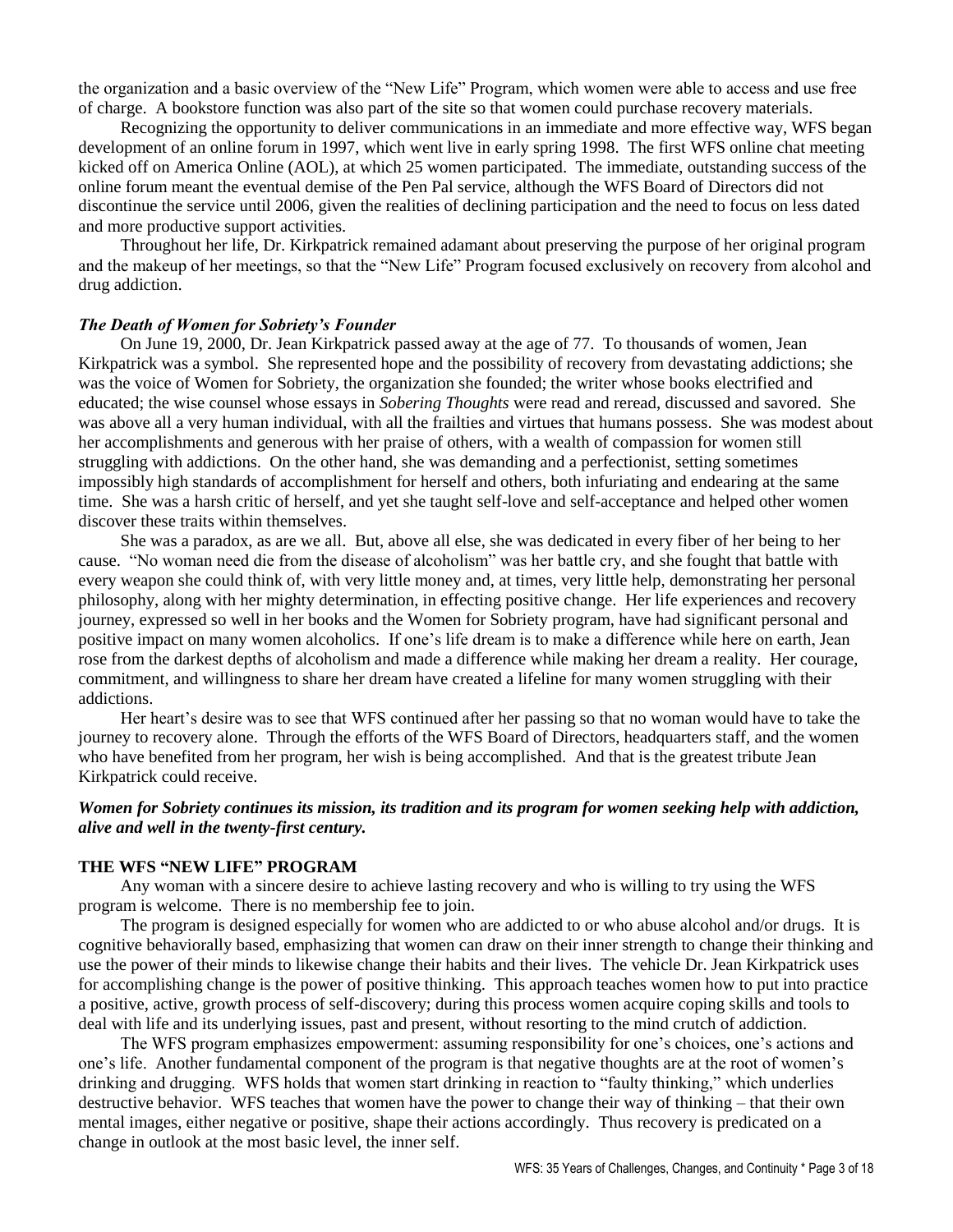Central to the WFS program are 13 affirmations, called the Statements of Acceptance. These statements emphasize positive thinking, personal responsibility, and personal growth; they are the tools with which women can learn to establish a secure, self-confident base from which to move forward in their recovery.

# **WFS STATEMENTS OF ACCEPTANCE**

- 1. I have a life-threatening problem that once had me. *I now take charge of my life and my disease. I accept the responsibility.*
- 2. Negative thoughts destroy only myself. *My first conscious sober act must be to remove negativity from my life.*
- 3. Happiness is a habit I will develop. *Happiness is created, not waited for.*
- 4. Problems bother me only to the degree I permit them to. *I now better understand my problems and do not permit problems to overwhelm me.*
- 5. I am what I think. *I am a capable, competent, caring, compassionate woman.*
- 6. Life can be ordinary or it can be great. *Greatness is mine by a conscious effort.*
- 7. Love can change the course of my world. *Caring becomes all important.*
- 8. The fundamental object of life is emotional and spiritual growth. *Daily I put my life into a proper order, knowing which are the priorities.*
- 9. The past is gone forever. *No longer will I be victimized by the past. I am a new person.*
- 10. All love given returns. *I will learn to know that others love me.*
- 11. Enthusiasm is my daily exercise. *I treasure all moments of my new life.*
- 12. I am a competent woman and have much to give life. *This is what I am and I shall know it always.*
- 13. I am responsible for myself and for my actions. *I am in charge of my mind, my thoughts, and my life.*

### © 2012 WFS Inc.

The statements are not steps. Therefore, after the starting point of the program, acceptance of statement #1, the affirmations can be used in any order or combination that a woman chooses. This flexibility permits each woman to customize these program components to meet her specific needs in pursuit of her recovery. In addition, Dr. Kirkpatrick developed a sample arrangement of the affirmations for women who might prefer a ready-made recovery plan that is proven effective. Based on her personal recovery efforts, Dr. Kirkpatrick grouped the statements into a blueprint for recovery which she describes as a "stepwise progression toward liberation and happiness." She suggests arranging the affirmations into the following six levels:

| $(1)$ Acceptance.   | Accepting that alcoholism and drug addiction are a physical disorder. Statement #1;                                                |
|---------------------|------------------------------------------------------------------------------------------------------------------------------------|
| (2) Cleaning House. | Getting rid of negative thoughts, putting guilt behind us, and practicing a new way of<br>viewing problems. Statements $#2, 4, 9;$ |
| (3) New Thinking.   | Creating and practicing a new view of self. Statements #5, 12;                                                                     |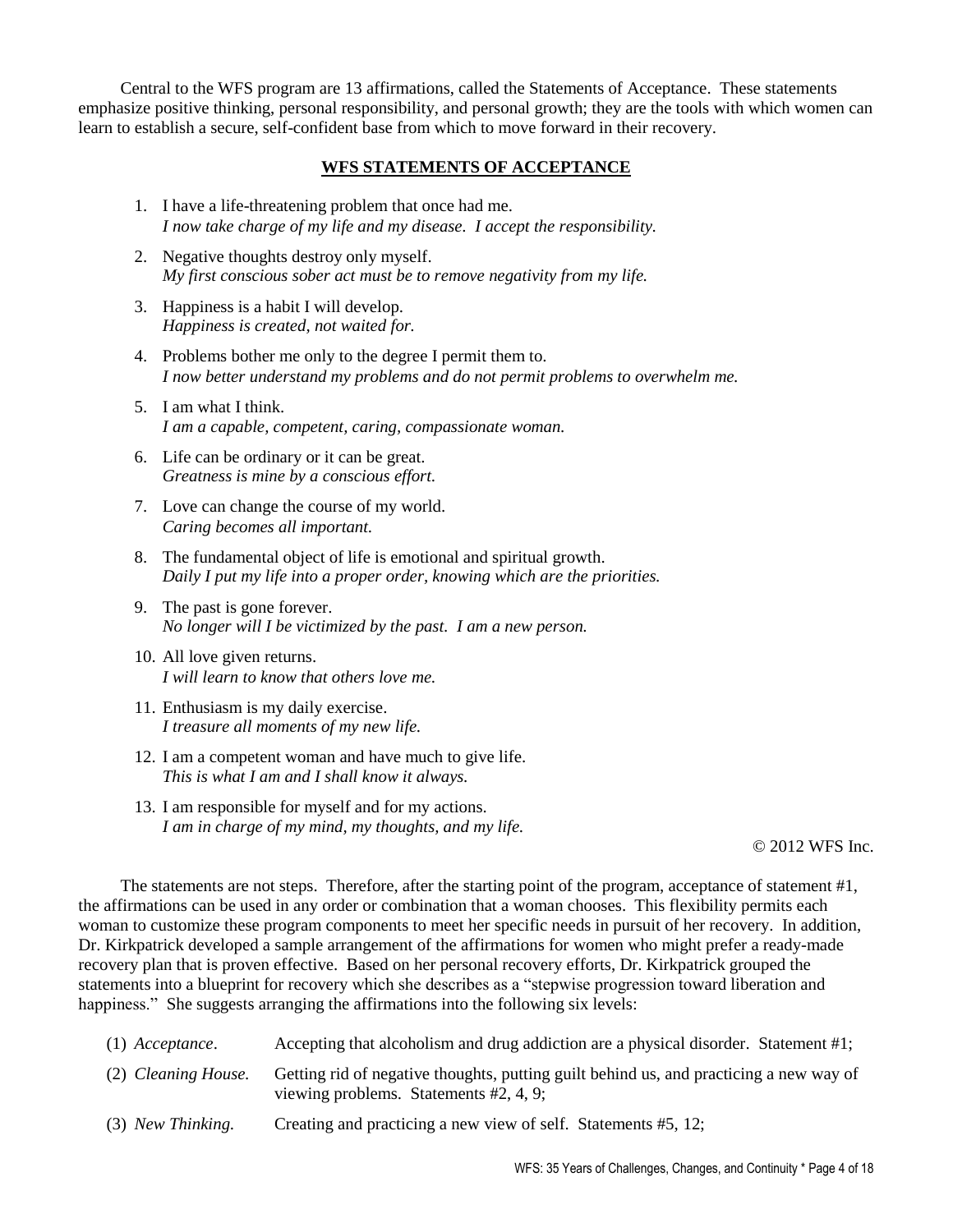| (4) New Attitudes. | Using new attitudes to enforce new behavior patterns. Statements $#3, 6, 11$ ;                                 |
|--------------------|----------------------------------------------------------------------------------------------------------------|
| (5) Relationships. | Working on relationships as a result of our new feelings about self.<br>Statements $#7$ , 10; and,             |
| $(6)$ A New Self.  | Recognizing life's priorities: emotional and spiritual growth, plus self-responsibility.<br>Statements #8, 13. |
|                    | $\sim$ $\sim$ $\sim$ $\sim$ $\sim$ $\sim$                                                                      |

© 2012 WFS Inc.

As part of their ongoing recovery efforts, women are directed to practice the affirmation statements daily, preferably just after awakening, in a period of personal meditation and introspection and to actively apply the statements to the situations they encounter in the course of everyday living. Then, through diligence, determination, repetition, and practical application of the program's affirmations, and by using the power of her own mind, a woman can break the hold of her addiction, herself.

Although both organizations have the same objectives, i.e., abstinence and the achievement of lasting recovery, WFS clarifies that it is not affiliated with 12-step programs because of the significant difference in the two approaches to accomplish those objectives. However, WFS does not discourage participation in AA. In keeping with its belief that each woman's personal preference should decide her choice of recovery alternatives, WFS encourages women to choose and pursue whatever recovery approach (or combination of approaches) best suits their needs.

#### **WFS MEETINGS**

Consistent with the WFS program and its affirmations, group meetings reflect the concepts of cognitive behavior modification, as group members literally learn to change their thoughts from negative to positive. Further, participants discover how to eliminate their negative habits associated with drinking and to introduce new habits through which they think, behave and respond to life in new, healthier, more positive ways.

WFS face to face meetings are held weekly; they are closed meetings, not open to the public, and only women pursuing recovery may attend. The meeting process begins with brief introductions, during which participants identify themselves by saying, "My name is Mary and I am a competent woman." Then the affirmation statements are read, either by individual members or the group. Thereafter, each woman may share a positive action (how they have handled a situation differently) or a feeling (how they were able to identify and respond differently) and relate their experience to one of the affirmation statements. All participants are offered this opportunity to speak, but no one is compelled to do so.

Next, the discussion topic for the meeting is introduced. Moderators prepare a topic for each week, but if the need arises, a different, more immediate topic can be substituted. Again, women speak out as they feel inclined. As a result, the meeting format is rather like a focused conversation; questions, feedback and discussion are encouraged without the artifice of taking turns. At some point during the meeting, a voluntary donation earmarked for the WFS organization is requested; however, this contribution is entirely free will, and no one is turned away from meetings because she cannot afford a donation.

There are no slogans or sponsors in WFS. Introspection, insight and problem solving are encouraged, and honest, non-judgmental conversation is the atmosphere this format creates. Compassionate give and take affords opportunities for individualized mutual support. Members do not repeatedly share their drinking history; rather, they reflect on it and use it to learn different approaches to handling specific situations, challenges and people. This approach is consistent with WFS philosophy, which views the recapitulation of drinking histories as a negative, an action which emphasizes guilt and shame and hinders emotional and spiritual growth. At the end of each meeting the group repeats the program motto together: "We are capable and competent, caring and compassionate, always willing to help another, bonded together in overcoming our addictions."

Sponsors, as provided in 12-step programs, are not a part of the WFS program or its meetings. WFS believes that utilizing sponsors is inconsistent with its philosophy of self-respect and empowerment and can promote dependency instead of responsibility for one's own choices and behaviors. Most groups offer a list of group members who can be contacted between meetings for help, but these women do not act as sponsors. Rather, encouragement and support are engendered through the sisterhood of the groups and self-help is effected through organization membership. Further, additional support is readily accessible at any time between face to face meetings through the online forum.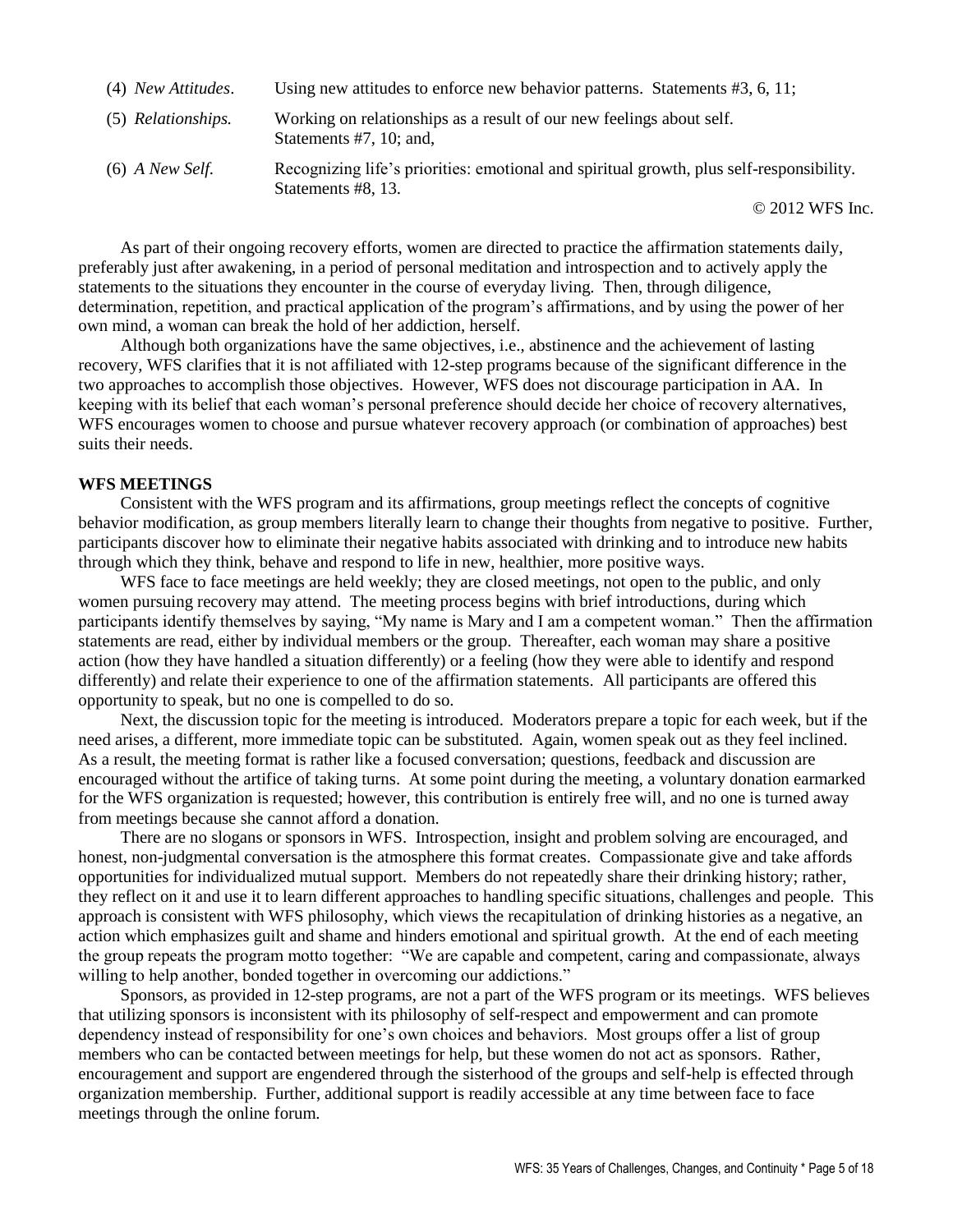To ensure the WFS program and its meetings are presented according to the organization's guidelines, the volunteers who facilitate WFS groups must be certified to do so by the WFS organization. The process of certification is competency based. Each volunteer moderator is a woman in recovery with consistent, sound sobriety, in-depth understanding of the WFS organization and its philosophy, and considerable experience in applying the program. Moderators are expected not only to follow the guidelines and facilitate the group, but also to take care of administrative details associated with running the group, such as handling meeting materials, collecting and forwarding donations to the main office, maintaining support/contact lists, planning discussion topics for meetings, and providing local publicity about meetings and the WFS organization.

## **CHALLENGES, CHANGES, AND CONTINUITIES**

Society, technology and humanity have come a long way in the 37 years since the founding of Women for Sobriety. Nevertheless, the organization and its philosophy have demonstrated enduring vitality despite mindboggling changes in how we communicate, work, live, and view addiction and its treatment. This ability to evolve and adapt as conditions and circumstances change is the essence of survival, not only for individuals but also for organizations, and recovery organizations are no different. Fortunately, WFS has been able to recognize, plan for and embrace new opportunities provided by profound changes and to remain viable into the twenty-first century.

How is success measured? Can success be measured? In self-help organizations, measures of success are hard to determine, since evaluation depends not only on the quality of a given program but also on the determination of individuals using it. Consequently, few research studies have been conducted on self-help recovery programs because of the difficulty in developing scientifically valid testing instruments (Kaskutas, 1996a, p. 78). Nevertheless, WFS points to a number of statistics that help support its claims of continuing relevance, based on comparative information, much of which is compiled from two surveys, fortuitously conducted 20 years apart, in 1991 and 2011. The results reveal a mix of challenges and changes that WFS has weathered while simultaneously preserving continuity in its essential identity and its message.<sup>3</sup>

With the explosion of communication alternatives made available by the internet, getting in touch and keeping in touch have never been easier or more instantaneous. The WFS organization is now able to offer its philosophy and program in many different delivery forms, increasing access to its program and providing more choices for women hoping to avail themselves of the help that WFS offers. Depending upon their circumstances, women can choose to contact WFS by internet, phone or postal mail; learn about WFS from its web site; utilize print, audio and digital materials obtained through an online catalog/bookstore; attend face to face or online meetings for support; use the program 'on their own' as independent self-help; or, utilize any combination of these resources that works for them.

#### *Methods of Contact*

Any woman contacting WFS – by email, phone, or postal mail – receives information free of charge. If no face to face groups are available in her area, WFS offers phone support provided by volunteers, women who are experienced using the WFS program and who have consistent, strong sobriety. Phone support volunteers talk with women in need about the WFS program, answer questions, offer encouragement and support, and provide practical tips to help newcomers learn to use the program. As it does for its group moderators, WFS approves phone support volunteers through an official application process.

As has been the case since the organization's inception, responsiveness to inquiries from women seeking help is the organization's first priority. Originally, Dr. Kirkpatrick answered every letter personally, until the volume became such that office assistance was necessary. And, her tradition of individual attention to each woman seeking help has continued, expedited by internet communications. The organization's current data base is over 100,000 strong and growing, with the overwhelming majority of contacts made via email. In 1997, WFS averaged 25 to 30 new email inquiries per week. By comparison, in 2012 WFS receives between 100-150 new email inquiries per week and responds almost exclusively by email now, roughly ninety percent of the time. Direct contact by phone accounts for most of the remaining ten percent of inquiries.

### *WFS Web Site*

At the end of 1995, WFS created its first web site, and by 1997 the site averaged 1,000 page views per month. Consistent with the internet explosion over the next 20 years, the newly revised and updated web site has become the organization's electronic trump card for future success, currently averaging over 30,000 views per month. The site, www.womenforsobriety.org, contains a great deal of information about the WFS organization and its program.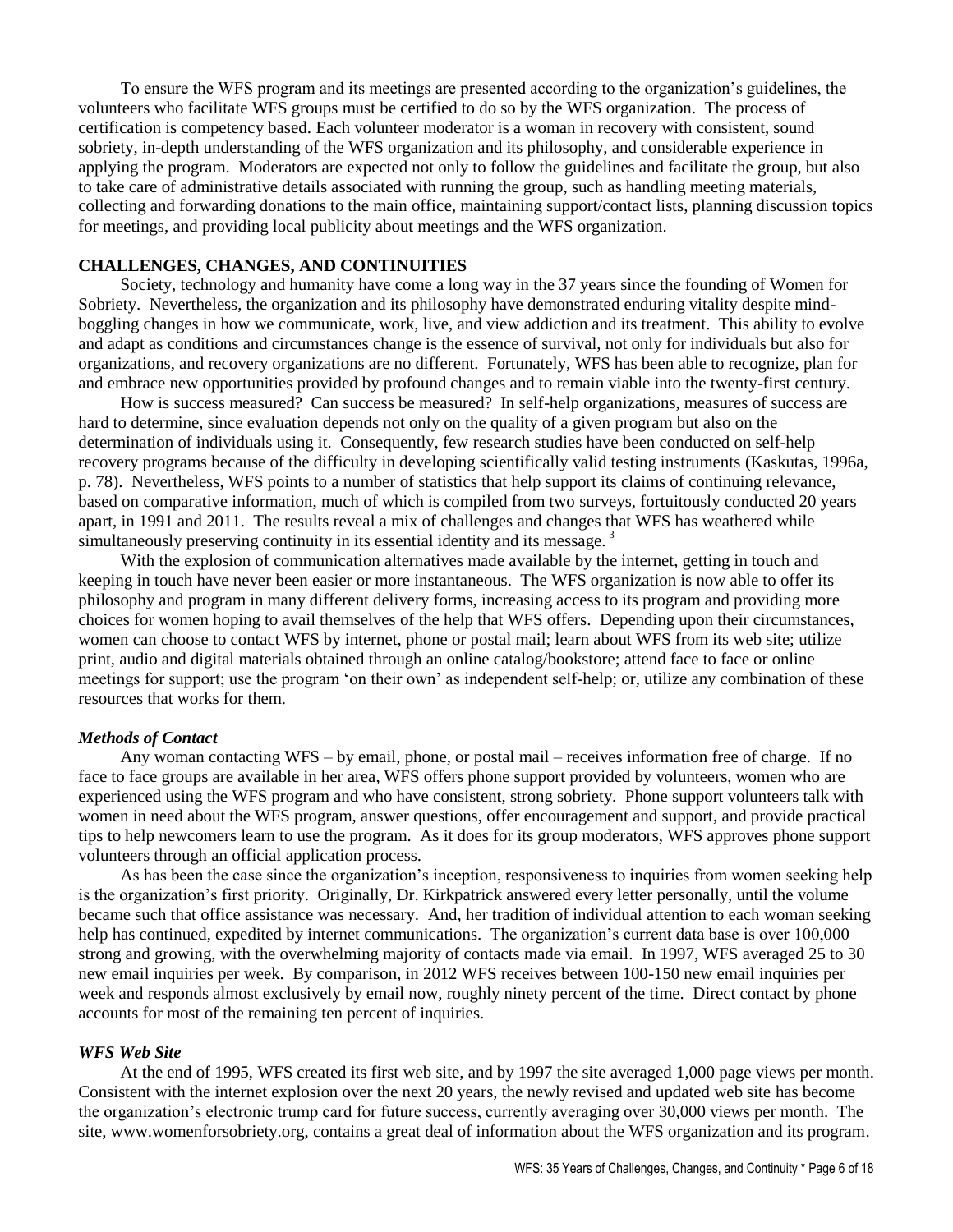Available and accessible, the web site represents a worldwide resource for women seeking to overcome their alcohol and drug addictions and also serves as a source of information for families and friends struggling to help their addicted loved ones. Likewise, professionals and facilities in the addiction counseling and treatment fields can gain knowledge about WFS and its program for the benefit of their women clients, as well as for themselves. In addition, the site provides the tools for women to get started using the "New Life" Program immediately. A complete description of the program and suggestions for using it, as well as a list of informative pamphlets, brochures and articles, can be downloaded and printed out from the site at no cost. Additional support materials are available for purchase through the linked online bookstore/catalog.

#### *Online Bookstore/Catalog*

For over 25 years the only way to distribute the WFS catalog was via postal mail. With postal rates continuing to rise and more demand for credit card orders, WFS created its first catalog web site in 2001. Now, ten years later, linked on the WFS home page, the catalog site has been revamped and updated, with color photography and more detailed descriptions for the items shown. As a further enhancement, the redesigned shopping cart feature now allows more shipping options and easily accommodates foreign orders. Ninety-nine percent of orders requesting WFS materials come through the online bookstore.

#### *The WFS Online Forum*

The WFS online forum puts women in touch with many other caring and compassionate women who share a common bond, use the WFS program in their recovery, and are willing to help one another. Currently, the forum is the most popular of all WFS support resources, one which is used by thousands of members on a daily basis. Especially helpful in areas where no face to face groups are available, forum participation is likewise very effective between regular group meetings. Rapid access and contact are readily at hand when help is needed fast, and the forum is available 24/7 for mutual support. So, for example, when cravings strike, women can choose to reach for their keyboard instead of a drink and talk to someone online who understands. It's a private site, so women must register before permission is given to log on for the first time. However, there are no membership fees involved; voluntary donations are used to support the online forum site.

Since its inception in 1998, when it had only one chat meeting and 25 participants, the online forum has expanded to offer multiple message boards as well as 14 formal chat meetings per week across many time zones, led by chat leaders who are certified based on the same competencies that WFS requires for face to face group moderators. The WFS online community continues to grow, showing in 2011 a thirty-one percent increase in forum membership and participation over the previous year. Additional statistics for 2011 reveal a total of 291,529 posts on the message boards and 49,000 private messages among the members.

### *Face to Face Groups*

WFS requests that women in need contact the headquarters office directly for meeting information, a policy which emphasizes the need for women seeking help to assume responsibility for pursuing their recovery and make contact personally. WFS offers face to face groups so that women can meet together in person for mutual encouragement while using the program. However, Dr. Kirkpatrick emphasized that the program is self-help; i.e., she designed the program with that specific flexibility in mind, so that women can be successful using its positive approach without attending a group. As a result, while face to face groups are a valuable additional resource, attending them does not preclude a woman's ability to use the WFS program successfully on her own.

WFS has roughly 100 active face to face groups nationwide and is fairly well represented in Canada, with groups in the provinces of Ontario, Alberta, British Columbia, and Nova Scotia. There are also a number of groups across Australia, Finland, and Iceland, with a few groups scattered in other foreign countries. Group size is routinely small, ranging from three to four women in some groups and up to 11 or 12 in others. Occasionally groups may reach as many as 24 members, but this overcrowding is addressed immediately by splitting the group into smaller units.

The current total represents a decline from the 125 face to face groups active at the time of the Kaskutas survey in 1991. WFS believes that going forward the trend may be to have a fairly static number of face to face groups in the future, but not because of a decline in popularity of the WFS program. Rather, WFS attributes the major reason for the decline in face to face group numbers to changes in communication preferences, as demonstrated by the growing popularity of internet communications. Today's women are much more skilled and comfortable with utilizing the internet for their conversations, work, recreation, purchasing, and research; further,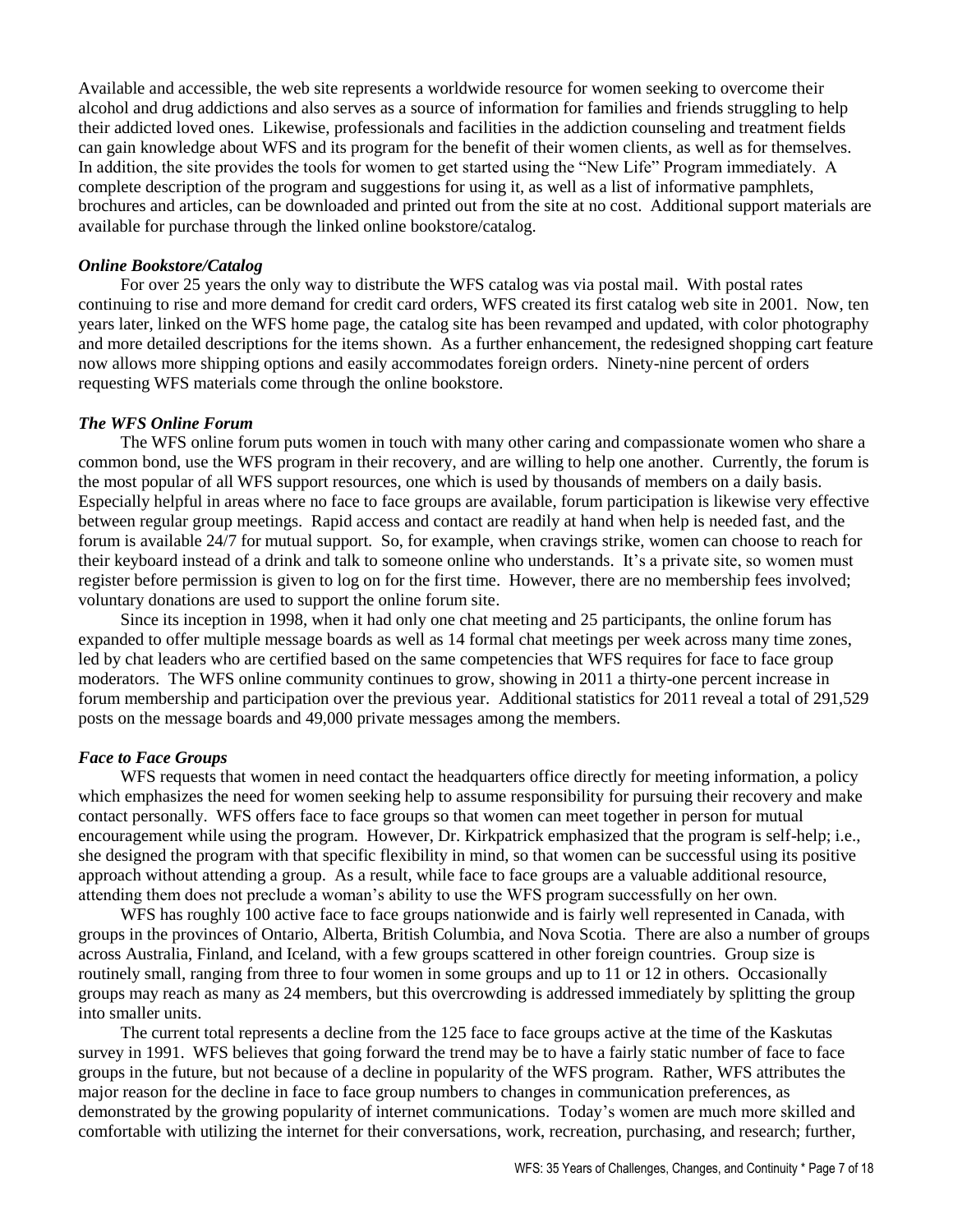using the internet for help with one's recovery is, for many, more private, more convenient, more immediate, less stressful, and less risky (in the sense of being seen at a group) than is attending a face to face group. A lesser reason for the decline in face to face groups is the ongoing challenge WFS faces in attracting women volunteers who are willing to pursue moderator certification in order to start and maintain a group. Many women seek to attend a WFS group, but few of them are willing to assume the responsibility for facilitating a weekly meeting, and even fewer of those who express interest in starting a group actually complete the required certification process to do so. Consequently, WFS meetings can be challenging to start and maintain because the facilitators are expected to be both certified and committed to the task. If no one steps up to accept the responsibility for a given area, a new group cannot be formed.

### *Email Updates Service*

Another twenty-first-century resource, the Email Updates Service came online for WFS early in 2011 as another way to communicate and to keep women connected with WFS. Even more important, by converting to another internet-based communication the organization was able to rectify three financial-related concerns: declining subscriptions for the still paper-based newsletter, escalating subscription costs, plus increasing costs in production and distribution of printed materials.

The electronic-mail-only communication service informs members and friends of WFS about news, projects, new groups forming, and the new e-newsletter. Another feature includes opportunities to read "Reflections for Growth" topics, created by Dr. Kirkpatrick, and submit comments for possible publication in the newsletter. Subscribers can choose to receive only the information that interests them by requesting special interest selections. Designed by WFS headquarters staff, the Email Updates Service is private, secure, and free.

Reaching out to an even greater audience, WFS created a Facebook page in 2011 so that women have another way to keep in touch with the organization. In addition, a member of the WFS Board of Directors posts a weekly recovery statement about which women may make comments.

#### *Sobering Thoughts Newsletter*

The 35 years during which the WFS newsletter, *Sobering Thoughts,* was published monthly represent thousands of pages providing positive messages, practical tips and insights into the recovery process, written by WFS women for other women in recovery. At first, Dr. Kirkpatrick authored and edited newsletter contents and continued this practice until her passing; however, early on she expanded the newsletter so that each issue also offers opportunities for readers to submit personal comments and articles on various recovery topics.

In 2011, subscriptions reached women using the WFS program in not only the United States and Canada, but also in Australia, Bermuda, China, England, Finland, France, Germany, Iceland, Ireland, Israel, New Zealand, Northern Ireland, Scotland, South Africa, Sweden, and Switzerland. Unfortunately costs for the newsletter's printing and mailing continued to increase, resulting in increasing subscription costs; further, feedback from members indicated an increasing preference for email communications. Recognizing the signs that the traditional newsletter publication method was becoming outdated, WFS transformed *Sobering Thoughts* into an e-newsletter format, so that it is currently available electronically, free of charge. Although it has been less than a year since the change, e-subscriptions have already reached three times the former paper subscription rate.

#### *Finances and Sources of Funds*

A concern of Women for Sobriety that has not changed since its origination is its need for funds. Fortunately, the ability to provide most WFS resources and services free of charge is made possible in large part because of the generosity of members. For example, the costs of the WFS web site and software, the online bookstore and shopping cart, and the online forum and its ongoing management were all created and continue to be supported by donations from several creative and generous individual members. Despite its growth into a national and international organization, WFS remains unfunded by any outside agencies or grants; consequently, fundraising remains a consistent challenge and opportunity. In many cases the old, tried and true methods from Dr. Kirkpatrick's time still work well, especially when combined with some twenty-first-century enhancements. For example, WFS continues to derive its operating income from three main sources: donations from individuals and WFS groups; sales of program materials and other recovery support materials; and, profits from the three-day annual conference each June.

Individual donations come primarily from women who are using (or have used) the WFS program, as well as from relatives and friends who are grateful for the help WFS has provided their loved ones. Group donations come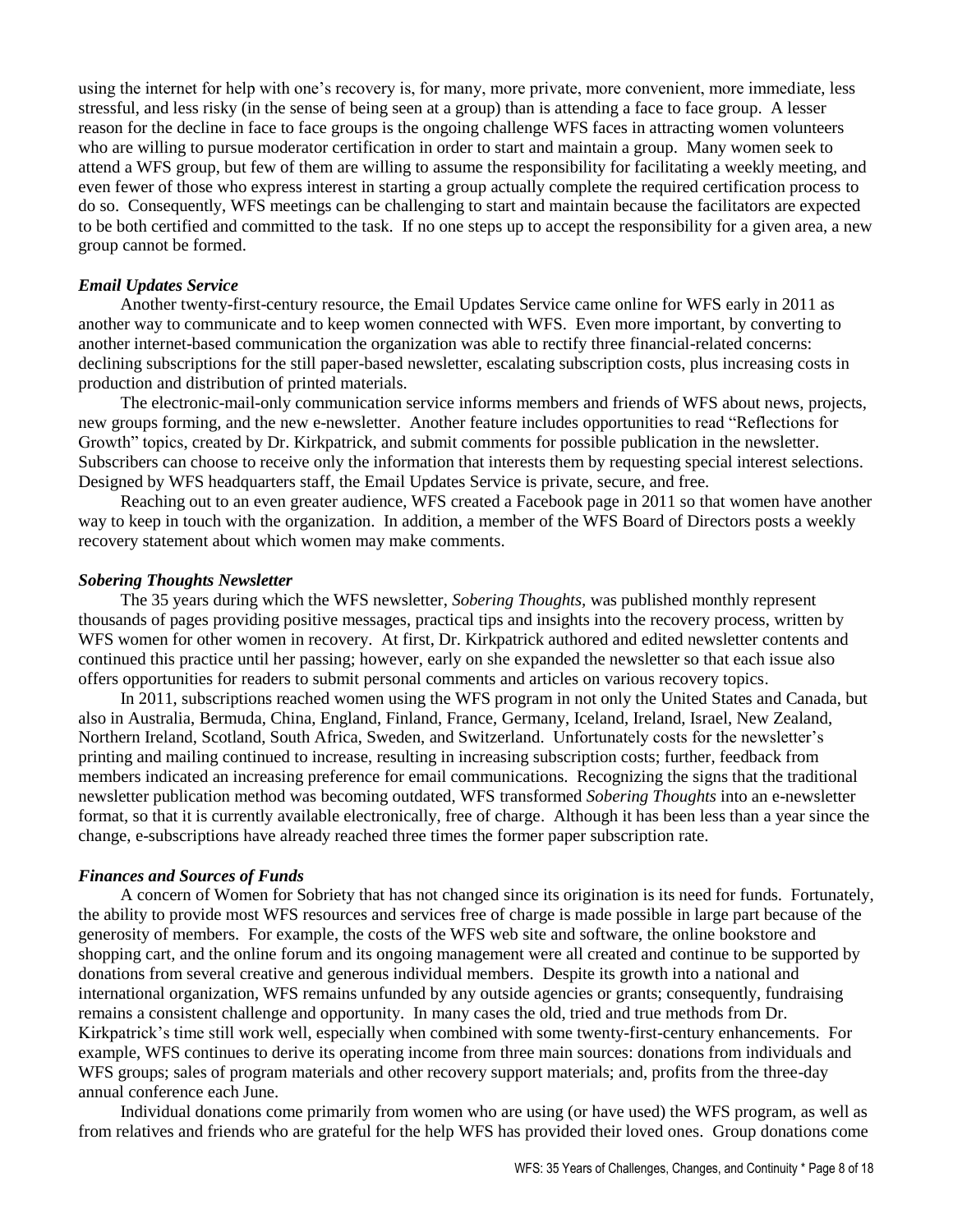from WFS face to face groups, forwarded to headquarters by the group moderators. The fundraising auction conducted as part of the annual conference weekend gives WFS members the opportunity to provide the organization with an influx of much-needed funds while bidding on unique, often one-of-a-kind items provided for the auction by WFS members. The auction process has expanded over the years; a silent auction is competitive and fun, yet designed to insure that there are items for everyone to bid on, at opening bids they can afford. A traditional, 'live' auction showcases a limited number of more expensive or highly desirable articles, where spirited bidding face to face is the norm. Also included in the fundraising are raffles, used book sales, and several low-cost sales tables of handcrafts created and donated in multiple quantities for direct sale, as well as extended hours for an onsite bookstore.

In addition, Women for Sobriety has joined eBay's growing list of nonprofit organizations conducting online fundraising auctions through eBay's Giving Works program, which allows members of the eBay community to donate to their favorite cause. Any eBay seller can give a portion of the proceeds from their sales; buyers can add a donation to their purchase during checkout; and, anyone with a PayPal account can donate to nonprofits directly, without buying or selling. The program is administered by MissionFish, the nonprofit organization selected by eBay to manage the eBay Giving Works program.

Since 1998, the supporters of WFS have had the ability to sign up on iGive.com and designate Women for Sobriety as their favorite non-profit charity. iGive.com donates \$5 for each new person that signs up at the site and designates WFS to receive the donations. Subsequently, iGive.com donates a percentage of the sales it registers (up to 15%) to WFS, when people purchase items through its virtual shopping mall.

And finally, a more recent and increasingly popular way for members and friends of WFS to provide an ongoing source of funds is through monthly pledge donations, accomplished through an automatic deduction feature accepting both checks and credit cards.

### **DEMOGRAPHICS: WHO USES WFS?**

Comparison of the demographic information from the 1991 and 2011 surveys provides some insight on the typical 4C women<sup>4</sup> who use the WFS program and also shows how aspects of their profiles, motivations, preferences and recovery resources have both changed and also in some important ways remained consistent over time. 5

#### *Age*

In Dr. Kaskutas' survey, 53% of respondents were age 45 and older (Kaskutas, 1996a, p. 86). In 2011, only 13% of respondents are under age 40; the largest single age group is 51-60 years, representing 41% of the survey replies. Consequently, with 75% of respondents over age 40, it appears that the WFS program continues to find its greatest appeal among women of early middle age. In addition, both surveys show that the majority of WFS members are Caucasian.

#### *Marital Status*

Half of the members surveyed in the 1991 survey were married (53%) and many had children, while 29% were divorced, separated, or single (Kaskutas, 1996b, p. 87). A greater percentage of WFS women are married today, a total of 61%, and 63% indicated that they have children. Showing only a slight increase, 32% of those in last year's survey are single, separated or divorced. While marital status remains fairly consistent in both surveys and across 20 years, there is a slight increase in the most recent survey in both married and divorced/single numbers.

#### *Work Status*

In 1991, 47% of the survey participants were employed full-time; 19% were part-time employees; and, 9% were self-employed. In total, then, 75% of the women surveyed were employed in a formal job situation (Kaskutas, 1996b, p. 87). Dr. Kirkpatrick commented at the time that this percentage of employed women indicated definite progress regarding women's changing roles and their access to employment outside the home. In the 2011 WFS survey, full-time employment showed a decline from 1991, with only 42% of participants working full-time. Parttime employment accounted for 12%; and, self-employed represented another 14%.

In total then, at 68% of participants, employment in 2011 showed a 7% decline after 20 years. One immediate explanation that comes to mind as a cause is the recent economic downturn and concomitant loss of jobs, which resulted in 6% of survey respondents indicating that they are currently unemployed. Less visible were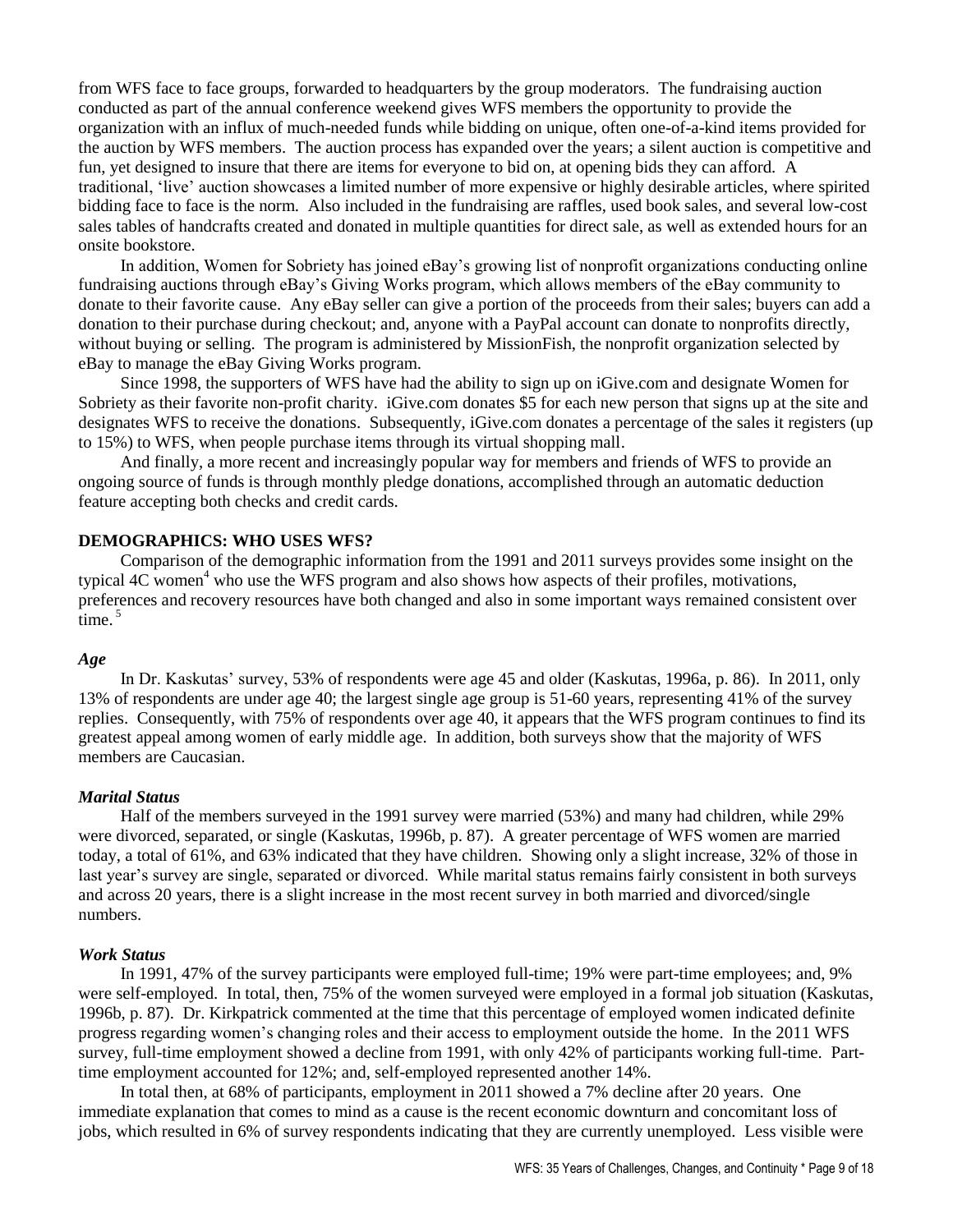some of the unpaid positions given by the participants, including students (2%), retired (12%), homemaker (10%), and on disability (3%).

### *Family Alcoholism*

Not surprisingly, the incidence of alcohol in survey participants' families was high in the Kaskutas survey (Kirkpatrick, 1992, p. 4) and similarly high 20 years later in the WFS survey. However, over the span of two decades, there were concerning increases – roughly 10% – in the number of participants with alcoholic mothers and fathers. A majority (48% in 1991 and 58% in 2011) had alcoholic fathers; fewer reported alcoholic mothers (22% in 1991, 30% in 2011); and the number with alcoholic siblings remained almost the same (50% in 1991, 48% in 2011). In two additional family categories which Dr. Kaskutas did not include in her survey, the 2011 survey indicated that 67% of participants also had alcoholic extended families and 53% reported alcoholic grandparents.

### *Other Addictions*

Some women alcoholics in the 1991 survey reported that they were also dealing with other addictions (Kirkpatrick, 1992, p. 7). Twenty-six percent were also addicted to drugs, and 47% smoked cigarettes. In comparison, the WFS survey respondents 20 years later indicated that 20% are addicted to street and/or prescription drugs, and 33% smoke cigarettes. Perhaps the noticeable decrease in smoking would indicate that smoking cessation efforts and ongoing media attention to the health risks have had an impact on smokers.

### *Education Level*

In the Kaskutas study, 22% of participants attended or finished high school (Kaskutas, 1996a, p. 87). Although 20 years later the high school level shows a drop in WFS survey participants (11%), the number of women attending or finishing college in the WFS group (54%) remains very close to the number in the original survey (52%). Also, interestingly, the percentage of women who chose to continue their education by attending or completing graduate school is greater in 2011, at 35%, compared to 26% in the original study.

### *Overall*

Summarizing the demographic makeup of her survey respondents, Dr. Kaskutas observes that the WFS approach to recovery is especially attractive to mostly middle-aged, well-educated, white women (Kaskutas, 1996a, p. 87). Interestingly, her description applies equally well to the women participating in last year's survey, a result indicative of the consistent, ongoing appeal of the program's philosophy and message to women in that particular demographic profile over a 20-year time span. Some have labeled the WFS program as a 'thinking woman's program'; and, to an extent, this description fits when one considers that it is a woman's thoughts, focused intently on making positive changes, that are responsible for her willingness to follow through and attain her goal. Similarly, willingness to think in new ways is necessary considering the program's emphasis on introspection, analysis and problem resolution. WFS believes any woman can apply the power of her mind to effect positive change, provided that she is determined and actually wants to change.

### **MOTIVATIONS, TURNING POINTS, AND PREFERENCES**

### *Why Women Drink: Reasons They Turn To Alcohol/Drugs*

A fundamental part of the WFS philosophy is that women have different needs in recovery from their male counterparts, because they drink for different reasons, gender-based reasons, and therefore require different treatment strategies. Dr. Kaskutas did not include a specific question on her 1991 survey regarding why participants drank. However, in an article during the same time period based on other research Dr. Kaskutas assembled a number of reasons why women drink, which, like Dr. Kirkpatrick, she felt were "associated with sexuality and gender roles" (Kaskutas, 1994, p. 186). The WFS 2011 survey did include the "why" question, so some meaningful comparison across the two decades is possible.

The role of alcohol as a social lubricant has not changed; Dr. Kaskutas mentioned reasons in this vein which included: to get along socially, on dates, to feel more womanly. Comparably, in the 2011 survey, roughly 60% of respondents said they drank to get high or have fun, or to be sociable. Also continuing large on the list is drinking to fill emotional needs, which 59% mentioned on the 2011 survey. Feelings of inadequacy and worthlessness, both as an individual and as a woman, were also a key reason for drinking in Dr. Kaskutas' investigations; similarly,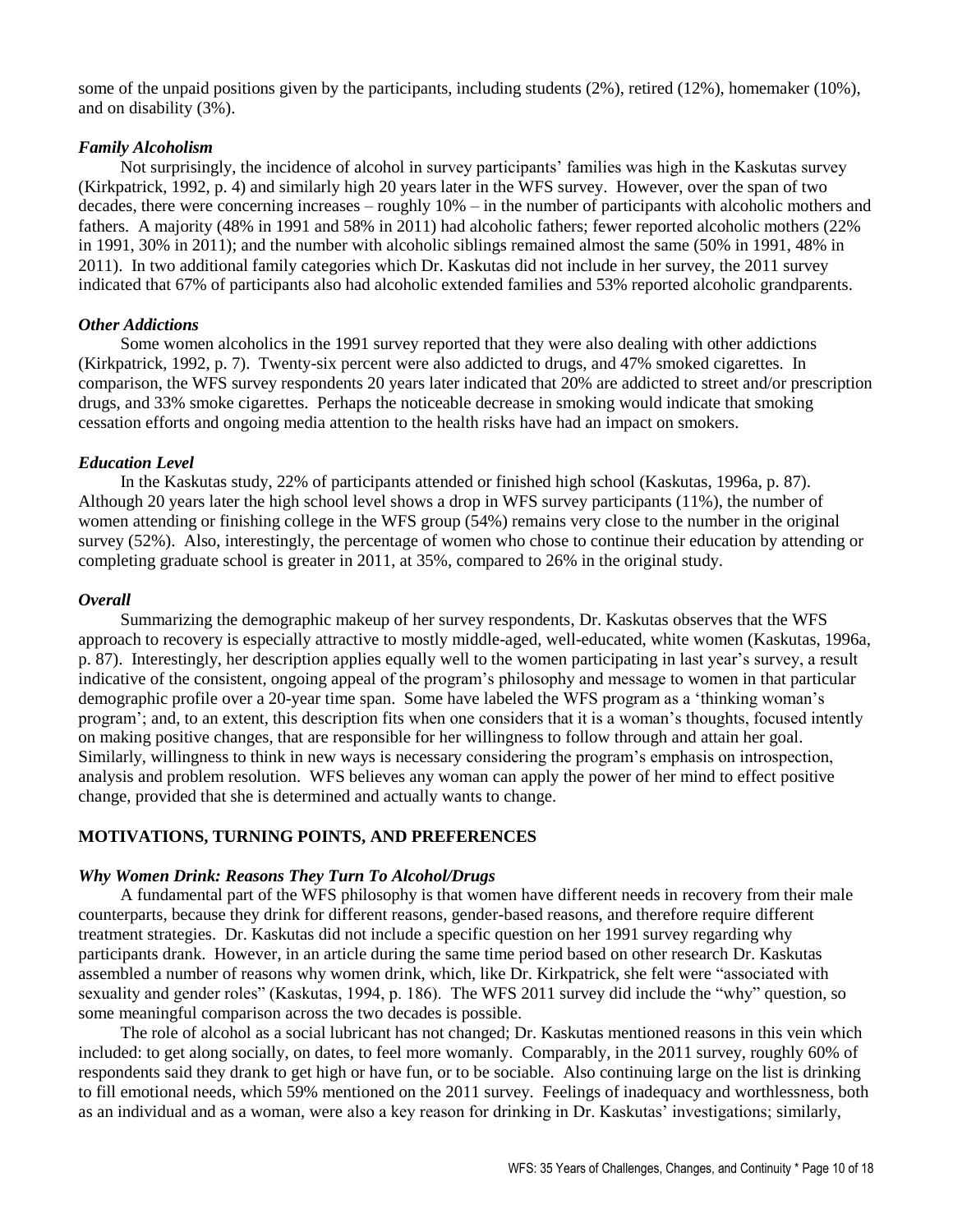women in the 2011 survey, 50% of them, said they drank to counter feelings of worthlessness, guilt, shame, and to booster their self-confidence.

Dr. Kaskutas also included response to family problems/relationships as a reason women drank, a reason which still ranks high with the 2011 WFS members, at 50%. Another reason for drinking mentioned in Dr. Kaskutas' list is in response to sexual or physical abuse; unfortunately, the same reason exists in 2011, although it was mentioned by only 20% of the survey respondents. Interestingly, although it would certainly be a corollary lurking behind all her previous reasons, Dr. Kaskutas did not specifically mention that women drink because of stress. However, 60% of respondents in the 2011 survey mentioned that they began drinking in order to reduce stress, help them relax and help them sleep (Kaskutas, 1994, p. 185ff).

Notice that all of the above reasons, and their similarity past and present, suggest an underlying feeling of inadequacy; that is, the lack of self-esteem that Dr Kirkpatrick posited was at the heart of women's relationship with alcohol. Because of low self-esteem women start drinking and the result becomes a downward spiral of alcoholism, even more negative feelings, and consequences.

### *Why/When Did They Seek Help?*

Participants in both surveys were asked what prompted them to seek help with their addictions. A number of reasons were indicated, but in both cases the outstanding reason mentioned by survey participants was loss of control over their drinking/drugging, as well as the feeling that they and their lives were likewise out of control (Kaskutas, 1996b, p. 266ff). This situation as primary reason was mentioned by just 20% of WFS members in 1991, but it has risen to a whopping 80% among women in the 2011 survey. Physical signs and health issues were also important motivators in both surveys, with women listing several specifics (blackouts, cirrhosis, withdrawal, and feeling sick) in the 1991 survey (which collectively amount to about 30% cumulative response). The later survey showed a similar concern (40%) with health issues (which were not itemized). Emotional issues (53%) were more significant reasons for seeking help in the 2011 survey, compared to only 29% who mentioned this category as causative in 1991.

Less significant motivational factors appeared to be fairly constant in both surveys. For example, 20% in both survey groups felt that family/life problems caused them to seek help; further, legal issues, such as DUI citations, remained as a change agent, but at only 8% in both survey groups. Similarly, exposure to others with the same problem moved about 6% of women in both surveys.

Two other reasons for seeking help showed mirror-opposite changes among survey participants, possibly because of societal changes over the two intervening decades. Work issues as a catalyst for change moved only 6% of survey respondents in 1991, but today's women expressed greater concern about their jobs, with 15% of respondents mentioning this factor as a reason for change. With the opposite result, only 6% of women in the 2011 survey cited intervention as a motivating tactic for them to seek help, while intervention seemed to be more frequently attempted in 1991, based on mention by 15% of the respondents.

Early in her work with women using the WFS program, Dr. Kirkpatrick mentions the average age for this 'awakening' to the need for help as 55 years old (Kirkpatrick, 1984, p. 2). The survey results in 1991 showed a slightly earlier average age, at 46 years old (Kaskutas, 1996b, p. 265). And the WFS survey in 2011 showed the change occurred in a similar but somewhat younger age group, among the 41-50 year olds.

#### *How Did They Find WFS?*

In addition to questioning survey participants about what caused them to recognize their need to change, women in both surveys were also asked about their main resource in choosing WFS, among several potential communications pathways. Although two decades apart, the majority of the women tested said that they found WFS and decided to try it based on self-referral, a personal decision; they found WFS on their own. Before the growth of the internet, women in the 1991 survey relied on what they had found through media sources (24%), such as newspaper, magazine, books, television, radio – possibly because of Dr. Kirkpatrick's frequent exposure in these media, as well as the growing interest at that time in women's alcoholism as a topic for debate (Kaskutas, 1996b, p. 271). Compare results in 2011, when the overwhelming majority of women still find WFS on their own, now primarily through an internet search (52%), with the other media currently representing only 16% of their information resources.

In addition, 23% of the women in the Kaskutas survey cited WFS literature as their main resource; however, reflecting profound changes in communication preferences, now only 5% located WFS through its literature. Information gained through concerned family members and friends was the source for over one-quarter of the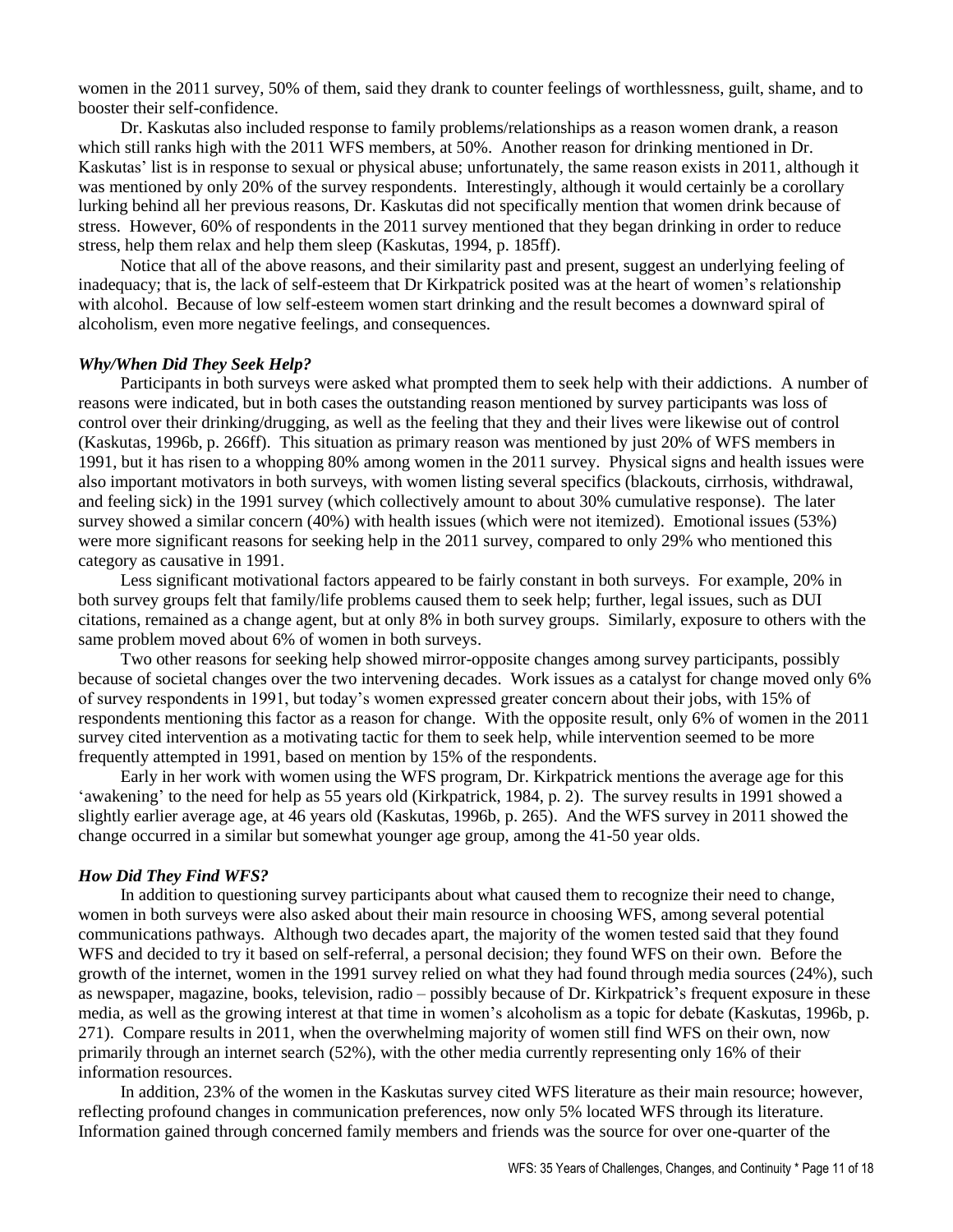women in the first survey, compared with apparently much smaller direct communication efforts by family and friends in 2011, a path which represented only 6% of those surveyed as a route for finding WFS (Kaskutas, *Ibid.*).

In the Kaskutas study, 34% found WFS through professional resources, such as counselors, treatment facilities, and personal physicians. Significantly, however, professional referrals are the least frequently cited source for finding WFS in 2011, representing only 17% of participants. Among professional referrals overall, women's personal physicians finished last in both surveys, at 5% of physicians in 1991 and only 2% in 2011. What appears to be a decline in professional referrals in the more recent survey may be a function of the rise of the internet as a 'first response' when women are seeking help on their own; today's women most frequently investigate resources to meet their needs by going online, quite possibly even before they seek professional help (Kaskutas, 1996b, pp. 272-273).

### *Length of Sober Time vs. Length of Time in WFS*

The following chart compares the length of sober time for each survey's participants 20 years apart, in order to compare it with their respective length of time as WFS members (Kaskutas, 1992a, p. 4). Notice the percentages for both sobriety time and time as a member, especially when the length of time measured is less than a year. The similarity seems to indicate that the majority of newcomers to the WFS program are also newcomers to sobriety; in addition, these very similar percentages seems to confirm that for these newcomers their most recent continuous sobriety time came as a result of their time in the WFS program.

#### *Length of Sobriety Time:*

|         | Less than 1 Yr | $1 \text{ yr} - 1 \text{ yr} 11 \text{ mths}$ | $2 \text{ yrs} - 4 \text{ yrs}$ | 5 yrs or more |
|---------|----------------|-----------------------------------------------|---------------------------------|---------------|
| In 1991 | 35%            | 14%                                           | 25%                             | 26%           |
| In 2011 | 48%            | 20%                                           | 13%                             | 24%           |

#### *Length of Time as WFS member:*

|           | Less than 1 Yr | $1 \text{ yr}$ - $1 \text{ yr}$ 11 mths | $2 \text{ yrs}$ - 4 yrs | 5 yrs or more |
|-----------|----------------|-----------------------------------------|-------------------------|---------------|
| In 1991   | 45%            | 15%                                     | 24%                     | 17%           |
| In $2011$ | 47%            | 20%                                     | $1\%$                   | 20%           |

Although similar percentages continue through the years, the five-year mark in both sobriety and membership is apparently some form of watershed point for these women, since thereafter, although both sober time and membership percentages remain similar in both surveys, the numbers do indicate a decrease after five years. Looking at the percentages another way, with 74% of respondents in 1991 and 91% in 2011 having less than five years sobriety time, the discrepancy after the five-year point becomes more apparent. Similarly, if one looks at the combined amount of WFS membership under five years, 84% in 1991 and 78% in 2011, a similar discrepancy also occurs.

Notice also that even though surveyed two decades apart, many women come to WFS having already achieved some sobriety, a result which indicates that they have probably tried other avenues of recovery beforehand; in addition, the result may also suggest that women are drawn to the WFS tenets with their emphasis on the need for positive thinking, the importance of self-esteem, and the notion of taking responsibility for their addictions – whether they are looking for a different recovery approach, something for additional 'sobriety insurance,' or simply seeking something different that will help them continue to move forward in their journey. Some WFS members who have previously used a 12-step program express this phenomenon when they say that AA got them sober, but WFS keeps them sober (Kaskutas, 1992a, p. 13).

#### *Relapses*

Reflecting the WFS belief that views recovery as a process which takes time, determination and practice, the organization's reaction to relapses encourages women to see such backsliding incidents as unfortunate, but primarily as a learning opportunity; that is, relapse can help them uncover situations or triggers that result in their automatic drinking response. Further, these discoveries also provide an opportunity to make plans for handling the situation or trigger when it reoccurs and to be prepared to implement a planned defense. Likewise, rather than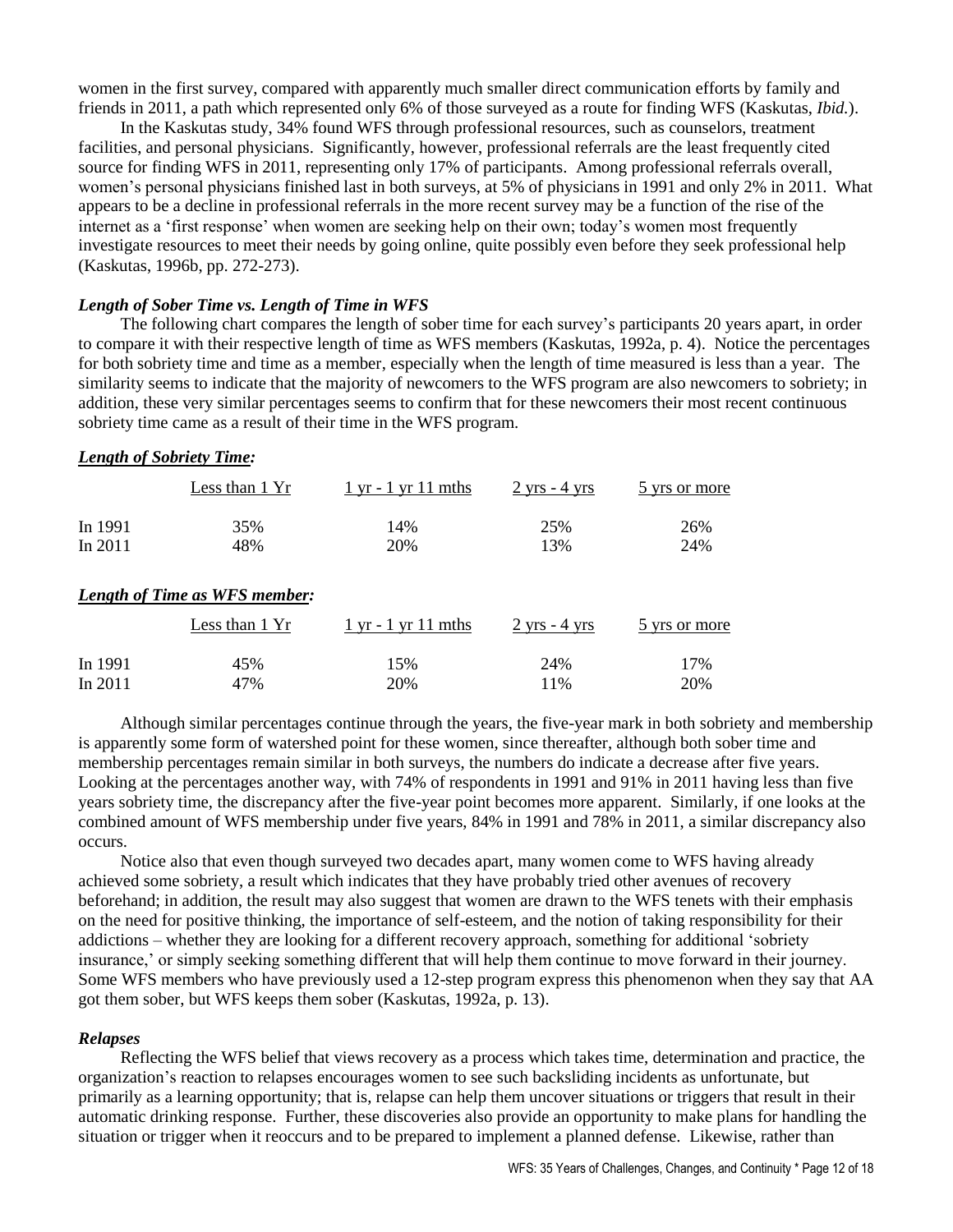chastising themselves or feeling organizational or fellow member disapproval, women are advised to mentally pick themselves up, start over, move forward, until sobriety eventually sticks. In other words, relapse is not failure; failure is when one ceases to try. Also, the WFS approach to relapse may reflect Dr. Kirkpatrick's own personal trial and error experience before creating her program. Furthermore, the WFS position allows for more tolerance of relapse because of its cognitive behavioral basis, which views addiction as a habit, an automatic situational response; therefore, replacing this coping mechanism with new habits of sobriety is expected to require considerable repetition and practice, as well as focus and determination, before a new, more desirable behavior becomes equally habitual.

Statistically, in the Kaskutas study (Kaskutas, 1996b, pp. 275-76), about 33% of participants experienced a relapse after joining WFS; in comparison, a surprising 50% of women in the 2011 survey have experienced a relapse after becoming a WFS member. To offset that concerning comparative statistic, however, notice that a much larger number of the 2011 respondents (80%) had experienced relapse(s) before they found WFS, a fact which indicates that 30% did not have any relapses after joining. As anticipated in both surveys, relapse occurred more frequently among the 'pure' newcomers; that is, those women who are both newcomers to sobriety and newcomers to the WFS approach. In addition, about equal numbers in both surveys reported that they either had taken or were still currently taking medication, including antabuse, to assist them in their recovery, e.g., for cravings or withdrawal symptoms. These numbers, however, represented only a small percentage in each survey, 10% in 1991 and 7% in 2011 (Kaskutas, 1996b, p. 274).

## *Treatment Resources Found Most Beneficial in Getting Sober*

WFS remains highly desirable as a resource for getting sober in both surveys; further, the preference percentage has almost doubled over the 20-year time span, a result that indicates ongoing appeal. Based on their personal experience in pursuing recovery, 45% of women surveyed in 1991 felt that WFS was most beneficial in helping them achieve sobriety (Kirkpatrick, 1992, p. 1); in 2011, almost double that number, 89%, came to the same conclusion.

Other methods attempted were felt to be less beneficial in achieving sobriety. Women in the original survey placed AA considerably further behind, at 11%; this ranking fell below their preference for inpatient treatment (17%), but above their preference for outpatient treatment (8%) as helpful resources. Based on their pursuit of recovery, women in the 2011 survey moved 12-step programs ahead a bit to 14% preference, still much below the WFS mark, but were much less satisfied with inpatient treatment (at 7%) and slightly more satisfied with outpatient treatment (10%).

Another question which both surveys asked involves what the survey participants found most beneficial from attending WFS; or asked another way: *What do women get out of attending WFS*? Dr. Kaskutas asked this as an open-ended question, which generated many different individual responses; she grouped the five most-frequently mentioned reasons as follows (Kaskutas, 1994, p. 191). At the top of the list (54%), most women felt that WFS gave them support and nurturance. Another 42% appreciated the ability to share women's issues with other women; further, 39% found the focus on self-esteem and self-reliance most beneficial, and 38% appreciated the program's positive emphasis. A bit further behind, 26% of participants found it beneficial to be in a safe environment where they could speak freely.

Looking at what women in the 2011 survey found most beneficial about WFS, the percentages indicating the ongoing appeal of WFS are even greater in the more recent survey. Note, however, that in this more recent survey the topic was not open ended, so a limited number of selections were offered, although participants could select as many as applied. This approach tends to concentrate the choices rather than diffusing the possible answers as in the 1991 survey. Nevertheless, survey participants were still consistent about the WFS appeal, with an overwhelming 88% who stated its benefit is because the program encourages positive thinking and letting go of the past; an additional 87% said it was the program's emphasis on self-empowerment; 77% cited its women-only approach; and 75% pointed to its promotion of emotional and spiritual growth. Reason five on the 2011 survey, interestingly, did not make the top five in the Kaskutas survey; in 2011 74% of respondents said that they found WFS most beneficial because the program can be applied to life in general, not just to recovery.

As a counterpoint to get at the previous question in a different way, i.e., what women get out of attending WFS, Dr. Kaskutas also asked a related question in her survey, phrased as *Why did the participants choose not to attend AA?* This was another open-ended question which prompted at least 25 different reasons. Some of the most frequently cited reasons were: Not comfortable, didn't fit in at AA (20%); AA was too negative (18%); didn't like the religious/god part (15%); AA was too male-oriented, geared to men's needs (15%); and a final 15% said that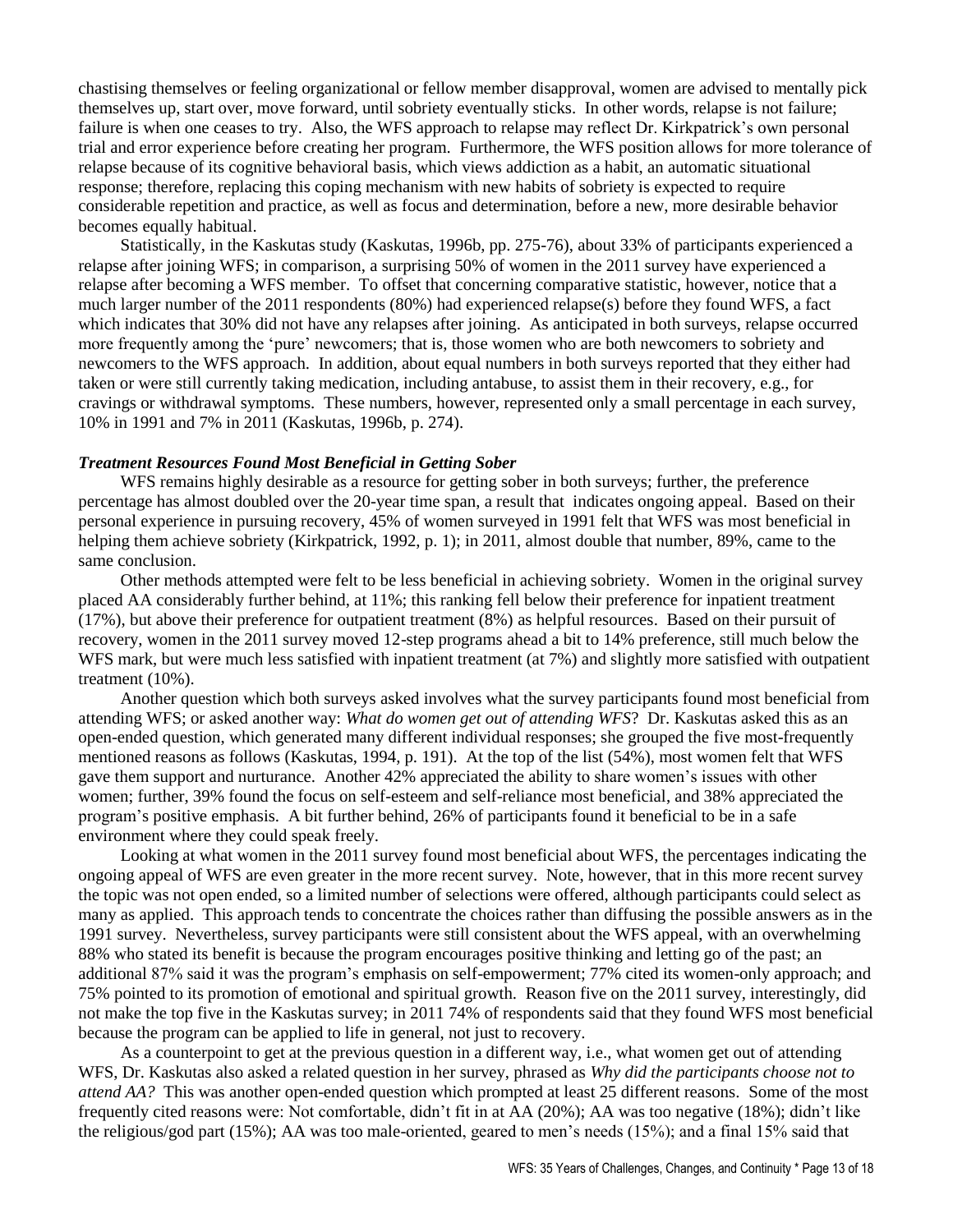WFS offers more support, understanding, and growth opportunities. Although all of these answers are posed in the negative, i.e., what they did *not* get or did *not* find beneficial from AA, by surmising the opposite of each of these responses, one comes back to most of the same positive reasons why women chose WFS, an interesting approach to a double check (Kaskutas, 1994, p. 191-92). However, the 2011 survey did not ask a comparable question of its participants.

The 2011 survey did ask a further refinement of the question, *What did you find most beneficial about WFS*, by asking respondents which of the resources WFS offers have proved most beneficial to them on a daily/weekly basis. As anticipated, by far the most useful resource cited is the online forum, at 86%, because logging into the online forum offers opportunities to read, post, reach out for support, and encourage other members, and/or to participate in an online chat. Another useful practice mentioned, at 59%, is actively applying the acceptance statements throughout the day; and, not too far behind is the 37% who find morning meditations and journaling with the acceptance statements useful. Other beneficial aspects of the WFS program are daily reading of the WFS Program Booklet or other WFS literature; and, although the actual number of face to face groups nationwide is comparatively small, attending face to face meetings is mentioned by 30% as beneficial on a weekly basis. No similar question refining specific WFS resources was asked in the Kaskutas survey.

### *WFS and Religion*

Another topic Dr. Kaskutas chose to explore among WFS members was their spiritual beliefs and practices as they related to WFS and sources of sobriety. Her preliminary expectation was twofold; since many survey participants said they joined WFS because they disliked AA's emphasis on god in the recovery equation, then the lack of emphasis on god must be part of the WFS program's appeal. Therefore, women attracted to WFS should be a more agnostic or atheistic, less spiritually-oriented group than were women in recovery who pursued other approaches to sobriety, especially those women who had participated in AA (Kaskutas, 1992a, p. 11ff).

However, Dr. Kaskutas' initial assumption proved *not* to be the case. Her survey participants represent many religious affiliations, including 63% Christian, 16% Other (Jewish, Eastern, other), with only 20% indicating no religion/agnostic. Further, of those who worshipped, 63% said they did so at least annually; and 37% said they worshipped as often as weekly or several times per month (Kirkpatrick, 1992, p. 7). Twenty years later, the 2011 results still show that the majority of WFS members are religious or believe in god. Christian members still represent the largest number of survey participants, at 47%. The 'Other' category shows an increase, at 35%, perhaps reflecting a trend for women seeking spiritual growth to explore other than traditional religious approaches. And finally, those women who identified themselves as atheist/agnostic declined to 17%.

Dr. Kirkpatrick has explained why WFS members' religious dimensions prove the exception to what might be reasonably expected. She said:

It's not that the women in WFS are any less believers in god – they are not. You aren't going to find that fewer of our members believe in god, or that fewer of our members have religious or spiritual commitment. What is important is that unlike AA, WFS members do not base their sobriety on god or on religious beliefs. Spirituality does not equate to sobriety in WFS. Belief in god does not equate to sobriety in WFS. But our members do care about spirituality, and they do believe in god. At least, many of them do. The difference is that their sobriety is not based upon that belief and that belief alone. (Kaskutas, 1992a, p. 11)

### *Professionals and Referrals*

A number of women in both surveys turned to professionals for help, both before and after trying other avenues of recovery on their own. Exclusive of mutual help, these professional services include one-on-one therapy, group therapy led by a professional, inpatient treatment, and outpatient treatment. Further, it is often through professional treatment providers that clients are given referrals to mutual-help programs as part of their ongoing recovery plans. In the 1991 survey, only 13% of the participants were referred to WFS by a treatment facility, possibly because of less recognition of and little experience with the newer program (Kaskutas, 1996a, p. 86). Proportionately, more than twice that percentage of respondents (27%) in a 1992 triennial AA survey (Kaskutas, 1996b, p. 266) indicated that they were referred to AA by a treatment facility. Similarly, in the WFS survey, 40% of the women who had gone to a counselor were referred to WFS, again compared to twice that percentage (80%) referred by individual counselors to AA.

In the 1991 survey (Kaskutas, 1996b, p. 271), the four most frequently cited sources for finding WFS were self-referral (40%); media, at that time newspaper, radio or television (31%); family, friends or neighbors (25%);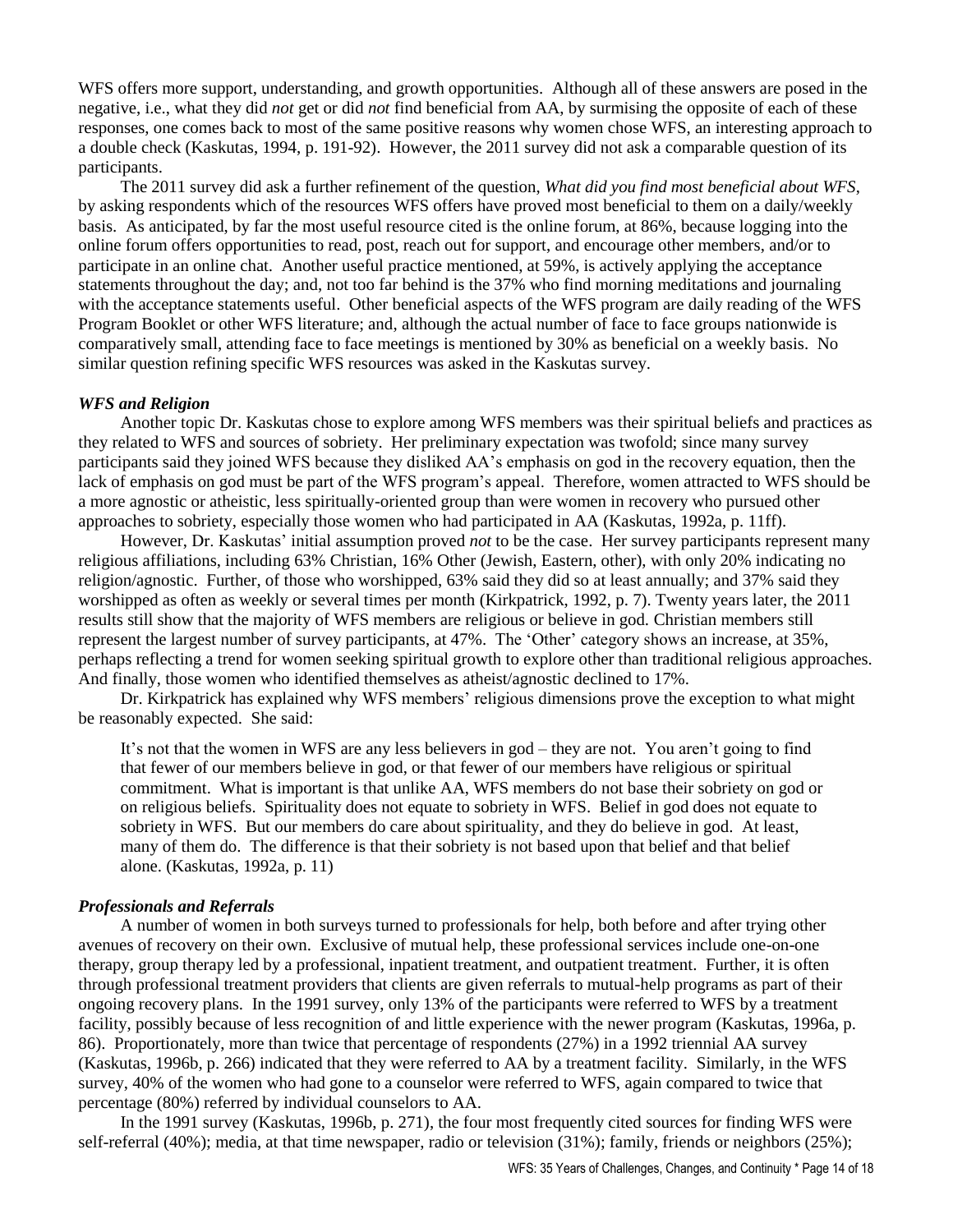counselor or treatment facility (29%). However, in this 1991 survey, participants were limited to only two choices among the referral sources provided. Comparing again AA's 1992 survey, the major ways individuals found AA were through treatment or counseling (36%), another AA member (34%), self-referral (29%), and family (21%). Results show that professional referrals (36%) were most frequently responsible for individuals coming to AA, compared to professional referrals as the impetus in the Kaskutas survey (29%). Interesting also is that in the AA survey, self-referral (29%) occurred less frequently than did professional referrals; however, in the Kaskutas survey, the rate of self-referral was much higher (40%) (Kaskutas, 1996b, p. 272-73).

In 2011, however, the overwhelming way to locate self- and mutual-help resources, according to the WFS women in the survey, is through their own efforts, primarily directed at the internet (52%) and to a lesser extent through other media (16%). As a result then, 68% of the survey respondents reflect the preference for using information technology personally to find referrals, rather than depending on other sources. Counselors and treatment facilities fell far behind with only 15% of survey participants citing them as a referral source, about the same frequency as referrals from friends and family.

Currently, the WFS organization's contact with professionals or facilities seeking information is almost exclusively via email, with a small number who still call for direct conversation. These professionals are given general instructions about obtaining group meeting and other information for themselves and their women clients. WFS does not give specific meeting information on the internet because of confidentiality concerns, both for group participants and for the group moderators. Instead, WFS prefers that women in need contact the organization directly for information, rather than through an intermediary source, given the importance for women seeking help to assume responsibility for pursuing their recovery. Further, the contact procedure helps ensure that women will receive the most current local meeting information; for example, once a woman has gathered the courage to try attending a group, how unfortunate if she should go to a location and finds an empty room because the meeting has been temporarily relocated or rescheduled.

Similarly, since lists can become quickly outdated, professionals are discouraged from compiling such resources for local WFS information unless they have specific permission to do so from the women involved. Rather, professionals are advised to direct their women clients to the WFS web site, where clients can complete and submit an email "request for information" form to receive local group and other information. For immediate information, a phone call remains the fastest way, either from the client's home or from the professional's office. Also emphasized with professionals is that women can be successful using the WFS positive self-help approach without attending formal group meetings, given that Dr. Kirkpatrick designed the program with that specific flexibility in mind. Professionals are also referred to the WFS web site for more detailed and free downloadable information.

WFS communications with professionals also ask if there is any interest in starting a WFS group for the benefit of their women clients. Many counseling professionals believe – erroneously – that they must be in recovery themselves to start a WFS group. That requirement is true for individual women in recovery seeking certification, but not so for addictions counseling professionals. Obviously, WFS expects professionals to conduct WFS meetings according to its guidelines; however, the requirements and process for starting groups are more streamlined for professionals and treatment facilities. The intention is to allow faster startup for these groups. Professionals who lead a WFS group do not need to be in recovery themselves, nor are they required to use the WFS program personally. Very important, however, they do need to be *women* to lead a WFS group. To have other than same-sex facilitators is contrary to the WFS philosophy that the needs and issues of women and men vary greatly in recovery. Most important, before professionals start a group, WFS requires that they read Dr. Kirkpatrick's book *Turnabout*, which describes her personal struggle with alcohol and how she came to create Women for Sobriety, as well as her philosophy and objectives regarding the "New Life" Program and its use.

For groups in treatment facilities, WFS applies a "blanket" approach, in which the facility purchases a professional group starter kit for staff professionals to use, and the facility retains the certification to conduct WFS meetings. This blanket accommodation provides the flexibility for any counselor in the facility who understands the WFS program to facilitate the WFS meetings. In some cases, professionals eventually turn leadership of a group over to one of the women in the group, provided she meets the WFS minimum certification requirements for individuals in recovery and is recommended by the counselor. This approach works well for professionals who have neither the time nor the desire to make a long-term commitment to leading a WFS meeting but are willing to help get one started in areas where face to face resources are lacking. Once necessary materials are purchased and a group is ready to start, WFS is willing to send an experienced group moderator to visit the facility and demonstrate how WFS groups are conducted, provided a moderator is available within a reasonable traveling distance.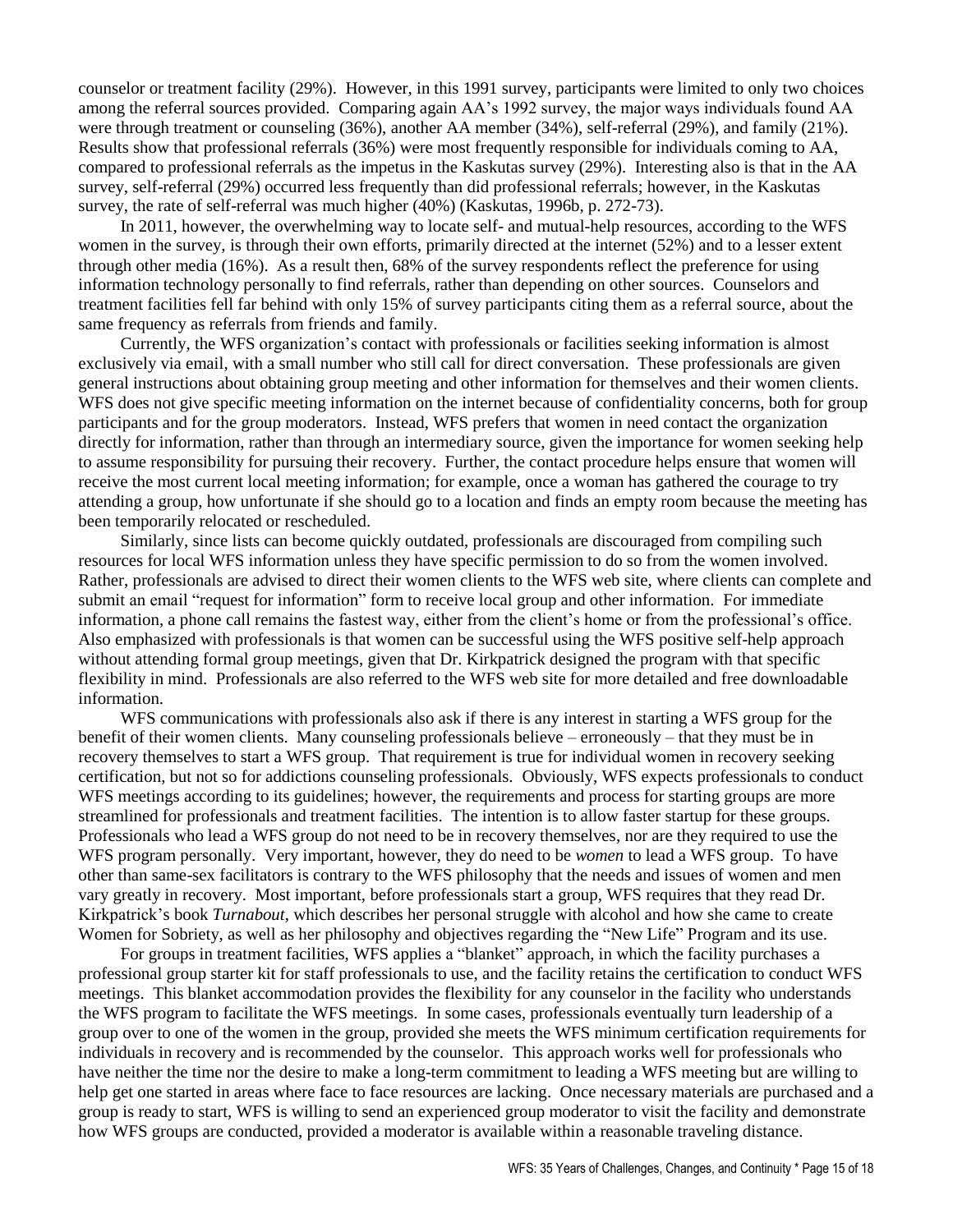WFS offers a group starter kit designed for use by professionals in treatment facilities. Included are samples of basic program materials in print and compact disc format, a comprehensive moderator's manual, and a 'quick start' guide that focuses on meeting process and expectations for conducting WFS meetings. The Moderator's Manual is noteworthy because it also provides Dr. Kirkpatrick's sample curriculum design, the "Levels of Recovery," which organizes the affirmation statements into six compatible categories representing her suggested plan for pursuing successful recovery. The manual also provides ideas for over 52 weeks of discussion topics based on the program, plus multi-week study guides on self-confidence, self-esteem, and other specific issues. Starter packets are likewise available which provide basic materials to help clients learn to use the "New Life" Program while attending a WFS group.

The WFS philosophy, with its cognitive basis, remains quite different from that of the 12-step approach. Fortunately, in the new century – and coincidentally as more women have chosen to enter addictions treatment and counseling professions – WFS has experienced a steady increase in professionals and facilities seeking to refer clients to WFS groups and exploring the WFS approach as a potential treatment solution for women clients who don't like or don't respond well to the 12-step method. The number of treatment facilities choosing to offer the "New Life" Program as a treatment alternative continues to grow steadily. Also, in the increasing number of states which require court-mandated attendance in treatment and/or support groups, the WFS program is recognized as a secular treatment alternative to religious-based programs. WFS views these promising trends as reflecting recognition of the need for and value of multiple treatment solutions and choices.

#### **CONCLUSIONS**

WFS has continued to flourish in the dozen years since the founder's passing, and the program has remained faithful to Dr. Kirkpatrick's original vision and goals. In 2011, the WFS Board of Directors unanimously approved a revision of Dr. Kirkpatrick's "Statement of Purpose," a document which, except for minor adjustments, had remained essentially unchanged since she created it in 1975. The resulting "WFS Mission Statement" repeats the organization's original core purpose and focus, in an updated version for the new century:

### **WFS MISSION STATEMENT**

#### **'A Mission Statement for the New Century'**

Women for Sobriety (WFS) is an organization whose purpose is to help all women find their individual path to recovery through discovery of self, gained by sharing experiences, hopes and encouragement with other women in similar circumstances. We are an abstinence-based self-help program for women facing issues of alcohol or drug addiction. Our "New Life" Program acknowledges the very special needs women have in recovery – the need to nurture feelings of self-value and self-worth and the desire to discard feelings of guilt, shame, and humiliation.

WFS is unique in that it is an organization of women for women. We are not affiliated with any other recovery organization and stand on our own principles and philosophies. We recognize each woman's necessity for selfdiscovery. WFS offers a variety of recovery tools to guide a woman in developing coping skills which focus on emotional growth, spiritual growth, self-esteem, and a healthy lifestyle. Our vision is to encourage all women in developing personal growth and continued abstinence through the "New Life" Program.

WFS believes that addiction began to overcome stress, loneliness, frustration or emotional deprivation in daily life – dependence often resulted. Physical, mental, and emotional addiction are overcome with abstinence and the knowledge of self gained through the principles and philosophies of WFS. Membership in WFS requires a sincere desire for an abstinent "New Life." WFS members live by the philosophy: "Release the past – plan for tomorrow – live for today."

Revised: June 10, 2011 ~ WFS Board of Directors

---------------------------

The success of Women for Sobriety and its "New Life" Program is vetted by the organization's ability to survive and remain meaningful, as indicated by its almost 40 years in existence and by survey data spanning 20 years, as well as success stories and positive feedback from women using the program through the years. Its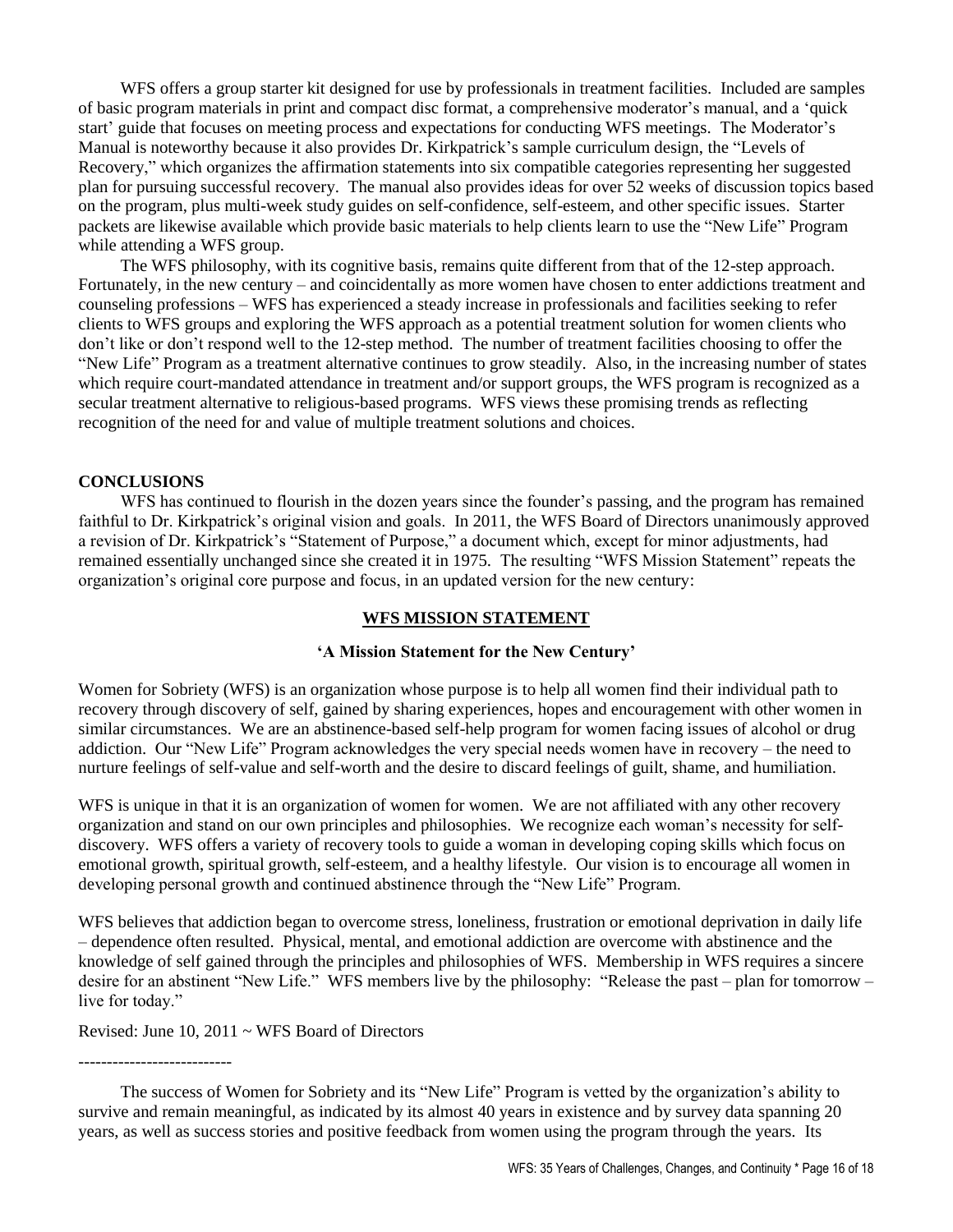longevity has occurred without agency funding or grants, accomplished largely through consistent support from its members, in spite of economic downturns and the incredible speed of change. And yet, a misconception still seems to persist that because the organization is smaller and does not have as much "name recognition" in the public eye, it must be somehow less valuable. The reality is that Women for Sobriety has maintained its relevance and continues to succeed as an *important alternative recovery choice for women*, despite its modest, low-key – but determined – profile.

Consider, for example, that WFS by its stated mission limits its own appeal; since it is an organization and program developed by a woman for other women – and it remains the only self-help organization designed specifically for women – logically it can appeal to only half the total population. Further, of the potential womenonly audience, WFS seems to be found most appealing by a specific demographic segment. Similarly, the WFS philosophy also requires what amounts to a complete redesign of these women's perspectives about themselves and their lives, an effort which may not be appealing or acceptable to all women. However, rather than designing the program as a way to ensure lifelong dependence on the organization, in keeping with its belief in choices, WFS encourages women to find and use an approach that works best for them. Consequently, in terms of sheer bulk, WFS can never realistically match the size of 12-step organizations. However, it is erroneous to conclude based on its size that WFS is a 'less popular' alternative.

The continuing stigmatization of addiction, and of women addicts in particular, contributes to the low-key profile of WFS. Although progress has been made over the past 40 years, this stigma still exists in society, and it is felt even more keenly in the guilt- and shame-ridden minds of the women addicts themselves. As a consequence, anonymity often remains a woman's choice, and the women who choose WFS may be reluctant to reveal their addiction. In other words, women may be more willing to seek help than are men, but they may also be less willing to talk about their efforts publicly and prefer to shun the spotlight. Also, limited resources restrict WFS access to the wide exposure afforded by advertising in major media markets; likewise, free publicity through feature-type media interest is limited, without a professional publicist to pursue these venues. And finally, WFS tends to receive less attention and exposure from the national level recovery organizations, which have been more familiar with and more invested over time in the 12-step approach, since it aims at both men and women and thus offers wider appeal.

In reality, the WFS approach to recovery has increased in popularity because it fills the now-recognized need for customized recovery alternatives. Likewise, WFS is immensely popular through its internet resources, and this popularity will continue as a major way to spread the word about the organization's approach to women in recovery. Remember, as well, that Dr. Kirkpatrick always viewed WFS – and the organization still views itself – as "offering a self-help choice in the community – in competition neither with AA nor with other treatment options" (Kaskutas, 1994, p. 193). This consistent attitude of co-existence, not competition, has revealed itself as a wise business decision, as well as a key reason for the program's longevity. In the face of an older, larger organization with a much wider appeal, Dr. Kirkpatrick and WFS management since her time have successfully positioned WFS as a niche organization, providing a valuable service as a treatment alternative for certain women: Those who may be more successful using a different, for-women-only strategy for their recovery; those women who find a 12-step approach is not the right fit; and, those women who are looking for a different way to enrich and enhance their ongoing recovery efforts.

When Jean Kirkpatrick's writings were first penned in the '70s and '80s, the feminist movement and concern with women's issues were just beginning to gain serious attention, and the instant information revolution was just starting to gain momentum. As a result, some of her earliest work may sound a bit dated today, because she describes certain societal perspectives about the roles of men and women that may seem somewhat outdated; after all, societal mores as well as communications technologies have moved forward since that time. Some societal 'carryover' issues do remain, though (for example, the continuing stigma attached to women addicts); but women today face additional challenges that are unique to the new century and a new generation, women raised with different values, expectations, and pressures.

With its focus on taking personal responsibility, empowerment, and positive thinking, Women for Sobriety and its message resonate even more consistently and meaningfully with the needs and beliefs of many women who are struggling with addiction today. With their gifts of empowerment, self-respect, and spiritual and emotional growth, the 13 affirmation statements are just as relevant for women today as they were when created in 1975, and they will continue to be relevant for women seeking recovery in the future. Jean Kirkpatrick's message remains timeless, and the WFS program is evergreen, a guide for life and for living beyond its proven effectiveness for women in recovery.